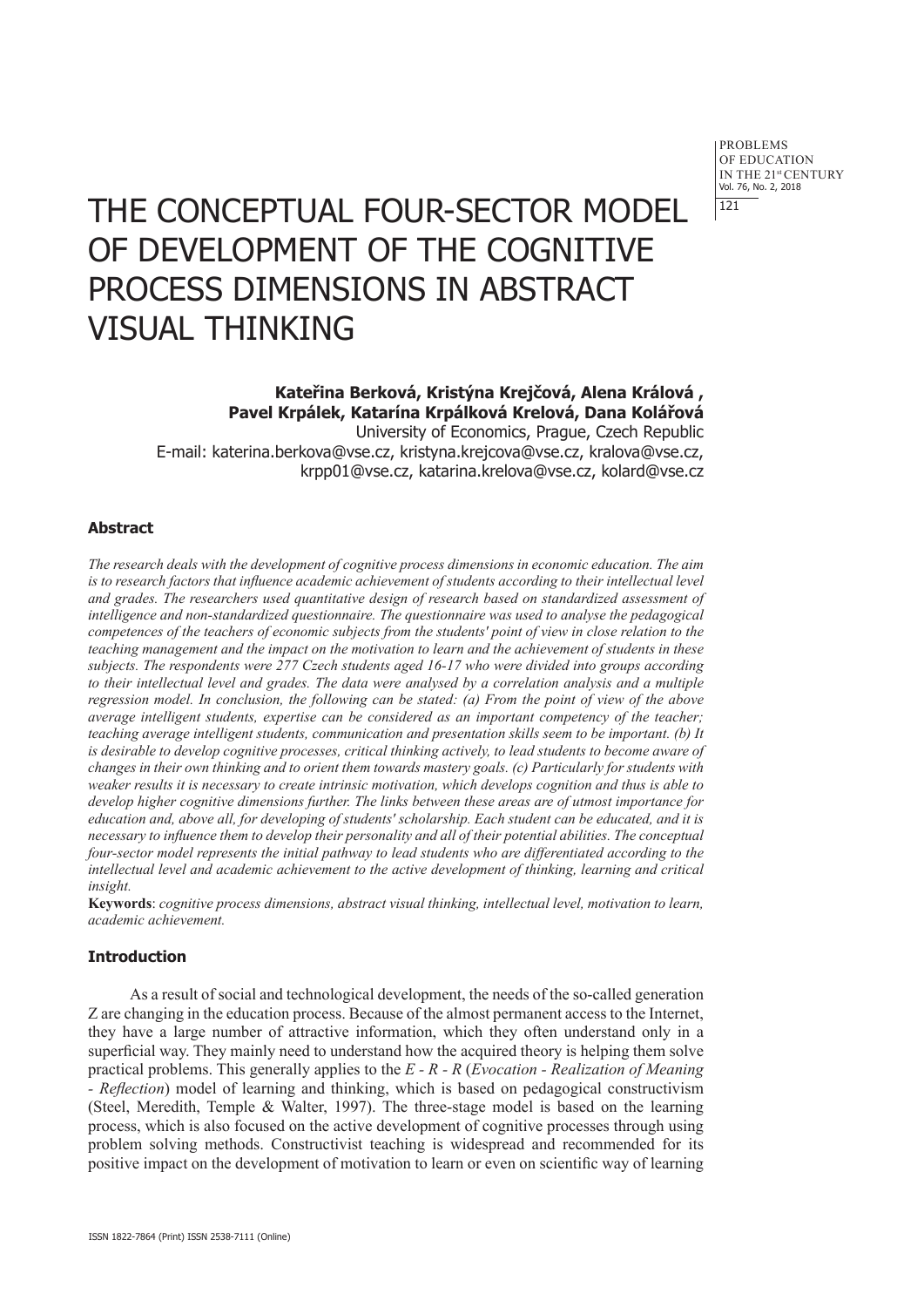PROBLEMS OF EDUCATION IN THE 21st CENTURY Vol. 76, No. 2, 2018 122

(Banchi & Bell, 2008; Cetin-Dindar, 2012). Therefore, the mentioned model of learning and thinking is a very good way to raise students' interest in learning and even in developing higher cognitive levels. The ways of developing thinking and learning that are part of this model such as Evocation - Realization of Meaning of the information - Reflection encourage students to think practically, gain experience; the application of the model develops the ability to analyse, solve real problems and think critically, but it also strengthens social competence, builds communication skills, and improves learning strategies. The application of the *E - R - R* thinking and learning model in the learning process begins with using of the analysis and problem-solving method. Once students find the connection between scientific problems and daily activities and understand their importance, their motivation increases (Barrett & Moore, 2012; Savin-Baden, 2004).

Let's pose a question: *Can this way of developing thinking and active learning guarantee improving of academic achievement?* According to research focused on the relation among metacognition, goal orientation and academic achievement (Gul & Shehzad, 2012, p. 1867), it was found that target orientation (*mastery goals* with focus on challenges, solutions or *performance goals* oriented on better grades and avoidance of ambiguous challenges) does not affect academic (school) performance, as well as developed metacognitive skills have no impact on academic achievement as well. The poor relation between academic achievement and goal orientation is explained by the researchers by the fact that the students' answers concerning perceived goals in questionnaires differed from their real goals. The other reason may include that GPA (grade point average) was used for measuring academic achievement, although it gives information about academic achievement, however it might not be true measure of learning. Research (Al-Baddareen, Ghaith & Akour, 2015) has shown that students who are interested in having a deeper understanding of information show higher academic motivation than students who want to have a good test result. Students with mastery goals have more developed metacognitive strategies that allow them to penetrate deeper into information, which increases their academic motivation.

Taking into account the fact that pedagogical constructivism and development of metacognition are not so widely used in secondary education, the researchers are therefore posing a fundamental question (Berková, Králová & Krejčová, 2017; Berková & Krpálek, 2017): *For which students of economic branches, depending on their age, intellectual level and current study results, are pedagogical constructivism and meta-cognitive strategies appropriate for and for which they are not?* The aim of the research is to build a conceptual four-sector model for the development of cognitive process dimensions in abstract-visual thinking in the concept of pedagogical constructivism, revised Bloom's taxonomy (Anderson & Kratwohl, 2001) and the *Higher-Order Cognitive Skills* model (Zoller, 2015). The researchers' proposed model is built on the research approach to the educational needs of secondary education students taking into account their intellectual level, real economic skills and factors influencing academic achievement and motivation to study economic subjects. The model can therefore be helpful for the work of a teacher of economic subjects by using differentiation of students according to their study prerequisites, with a certain guarantee of improving students' academic achievement and increasing the motivation potential of the given economic subject.

One of the important cognitive processes for learning is *thinking*. The idea is proved by generally accepted definition of learning: Learning is any relatively permanent change in actual or potential behaviour of an individual that occurs as a result of experience. Cognitive approaches to learning focus mainly on the changes in thought that are part of learning (Sternberg & Williams, 2010). Generally speaking, for developing of *thinking*, the main pillar are economic theories - not only for building economic thinking but mainly logical thinking. Their use is therefore timeless and interdisciplinary. Sociological sciences based on analogy of economic sciences (Mäki, 1992) can be used as an example as well as the theory of teaching uses the interpretation of methods of economic science. According to the authors dealing with economics and cognitive psychology (Jurečka, 2003; Sternberg & Williams, 2010), when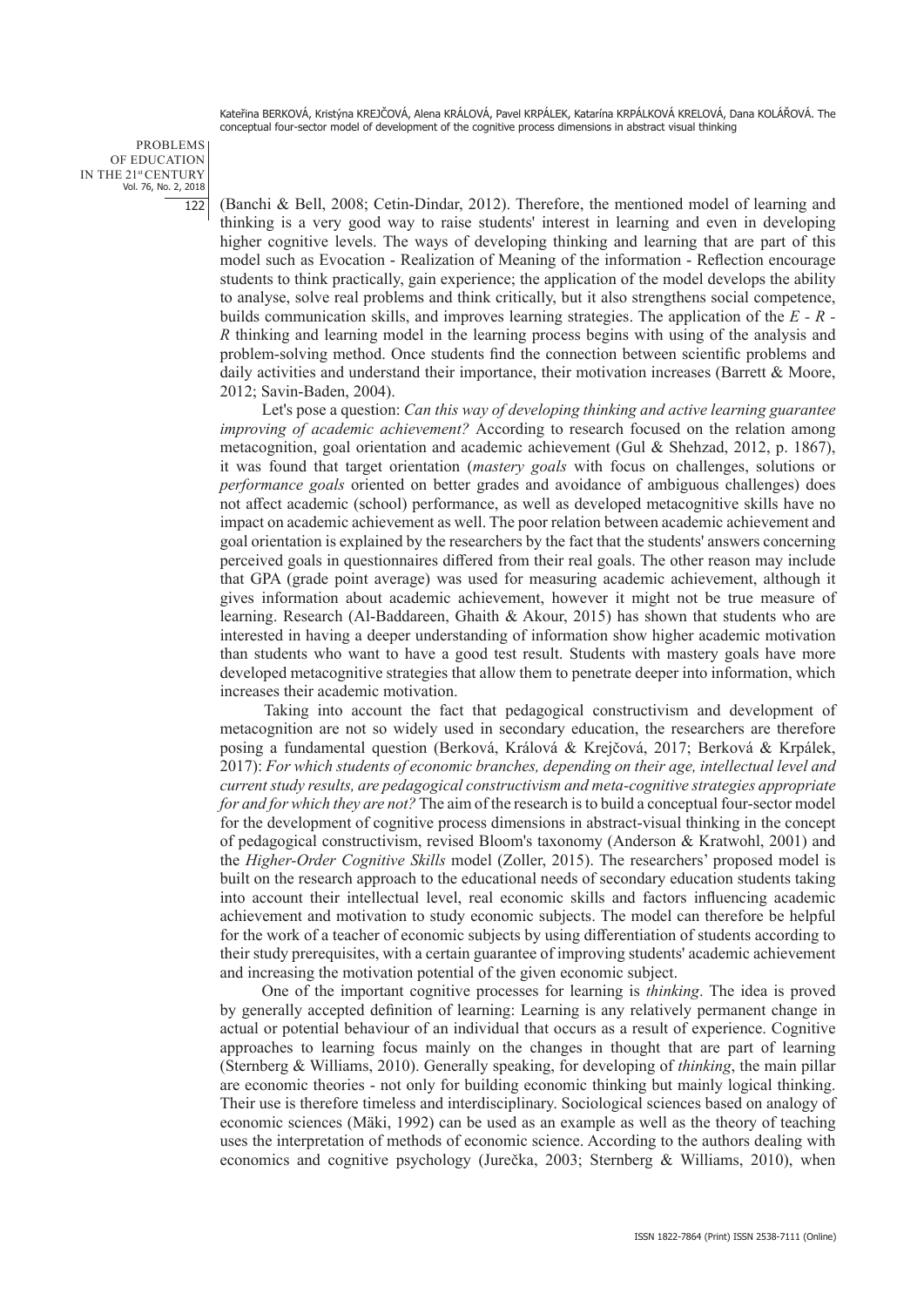> **PROBLEMS** OF EDUCATION IN THE 21st CENTURY Vol. 76, No. 2, 2018  $1123$

speaking about these methods the authors have in mind in particular (a) *abstraction*, which makes it possible to distinguish between substantial and insignificant and enables the object of investigation to make the analysis available; (b) an *analysis* that allows the complex to be divided into manageable parts; (c) the *synthesis* which is used to put phenomena, processes from the divided parts into a more integral unity; (d) *inductive reasoning " is the process of drawing reasonable general conclusions from specific facts or observations. In other words, it is a process going from the specific to the general*. *In induction, it is not possible to have logical certainty*. *There is always the chance that the next observation you make will disconfirm what all the previous observations have confirmed"* (Sternberg & Williams, 2010, p. 317); (e) *deductive reasoning* "*is the process of drawing specific, logically valid conclusions from one or more general premises. In other words, it is a process of going from the general to the specific*. *By its nature, deductive reasoning leads to conclusions that are logically certain"* (Sternberg & Williams, 2010, p. 317). By using appropriate procedures, individuals can achieve systemic and creative thinking (Tetteh & Sarpong, 2015; Zoller, 2015).

Economic sciences are the carriers of rational behaviour and thinking (Dasgupta  $\&$ David, 1994). The core of the approach to economic science was described by the American pragmatic philosopher Charles Sanders Peirce (1967) in his *Note on the Theory of the Economy of Research*. Peirce (1967) states that economic science uses an analytical apparatus derived from economic theory. This apparatus then uses methods of economic science and is applicable to other disciplines. Thus, economics offers a model of thinking that enriches the theory of science (Loužek, 2016, p. 496). Polanyi (1962, In Loužek, 2016, p. 496) points out that the community of scientists is able to solve riddles in a much easier way than an isolated person could be (The literal quote: *"The community of scientists is able to solve riddles more easily than an isolated person would be."*) It works similarly in education, when teamwork reinforces students in both professional and soft skills.

The development of mainly higher cognitive dimensions is more effective with above average intelligent students who have better prerequisites and are oriented towards *mastery goals*. *"Gifted students do not simply solve problems defined by others, but rather create new problems to solve and ask new types of questions"* (Sternberg & Williams, 2010, p. 167). Sternberg describes educational programmes for gifted students. For the above average students in the authors' sample, teachers can use namely the enrichment, which means invitations to more advanced levels of the topic or prepare activities that develop higher-level thinking skills and even research skills (e.g. a simple social research). The above-mentioned operations have also been tested in education using a based-learning model to help students develop models to support understanding of the subject matter. "*The middle school students seemed to have a better understanding of scientific models than the high school students"* (Cheng, Lin, Lin & Cheng, 2017, p. 214). Assessing and enabling the critical and creative thinking of secondary school students is considered an important goal, and it is assumed that mainly students with above average intellectual level have considerable potential for application of high-level cognitive learning processes (Liu, He & Li, 2015). As proven by various studies, several indicators belong among the most important ones to develop creativity: such as motivation (Liu, He & Li, 2015), a balanced teaching style supporting the development of both hemispheres (Watkins & Biggs, 2001), basic teaching aids, problem-solving method of teaching and applied scientific research (Subroto, 2015).

The term *higher order cognitive skills* (HOCS) is traditionally connected to the three highest levels of cognitive processes in the original Bloom's taxonomy (1956) – *analysis*, *synthesis* and *evaluation* (Crowe, Dirks & Wenderoth, 2008). In the revised version of the taxonomy (Anderson & Kratwohl, 2001), represented by a two-dimensional framework using six cognitive processes and four knowledge categories, *synthesis* is replaced by *create* in the cognitive process domain. *Critical thinking* and *problem solving* have not been included as major categories within the taxonomy. However, the authors maintain that both tend to involve cognitive processes in several categories across their cognitive process dimension. While Bloom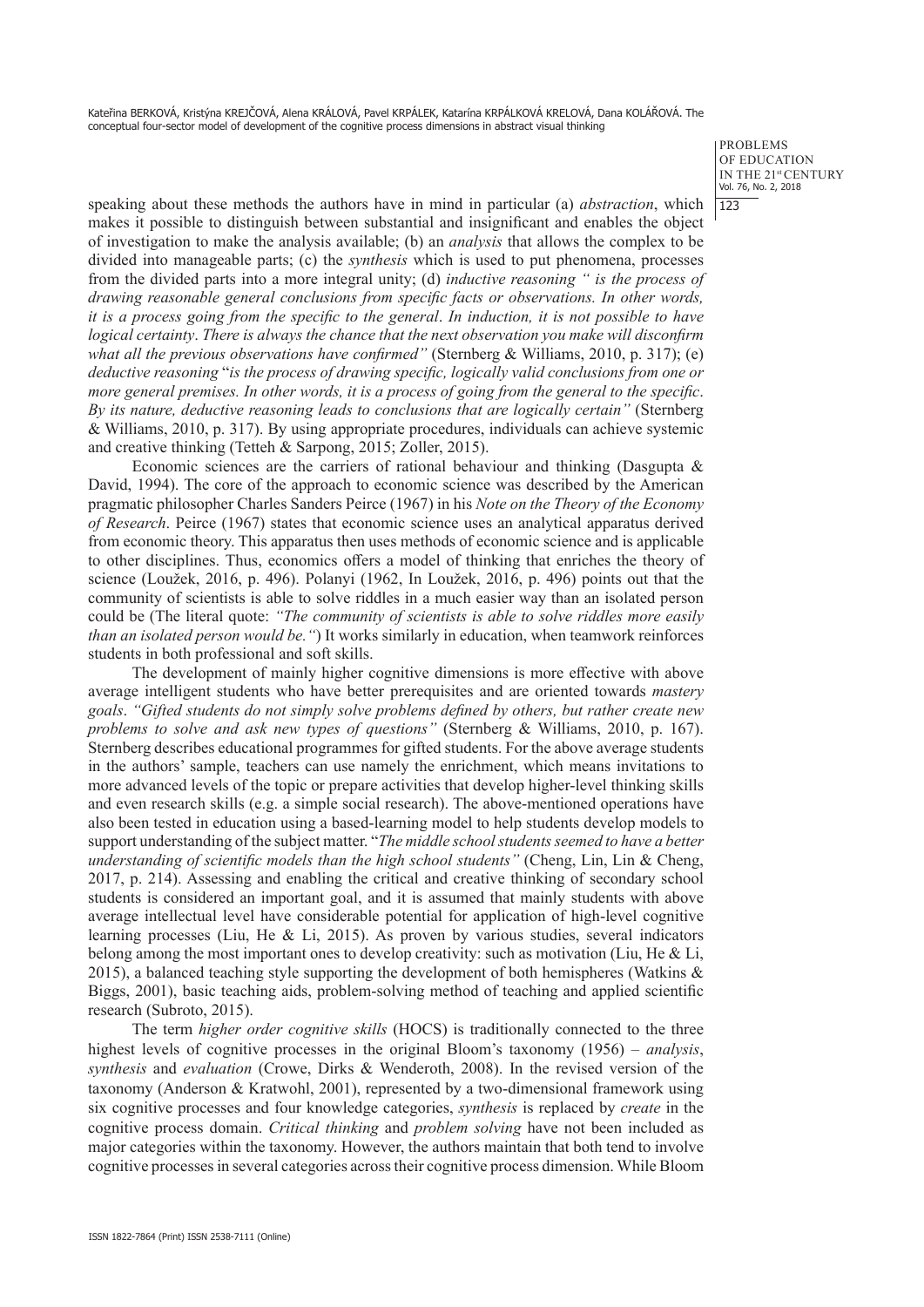PROBLEMS OF EDUCATION IN THE 21st CENTURY Vol. 76, No. 2, 2018 124

originally made implicit references to what researchers now call metacognition, Anderson and Kratwohl explicitly list *metacognition* as a type of knowledge. Bloom's taxonomy has proven to be a useful tool to conduct a deeper examination of the alignment of learning objectives, instruction and assessment that encourages educators to include more complex cognitive tasks in a classroom setting across all educational levels and disciplines. Regardless of new recognitions of the cognitive domains within RBT, the original Bloom's taxonomy is still recognized as an influential framework used for evaluating student performance on introductory exams (Bissel  $\&$ Lemons, 2006), developing formative assessment questions and assignments (Allen & Tanner, 2002), guiding teaching strategies (Crowe, Dirks & Wenderoth, 2008), scaffolding HOCS or promoting cognitive complexity in student written work (Granello, 2001). Although RBT lends itself to wide application, the researchers have not found any recent studies in which its practical utility as a tool for promoting HOCS has been formally assessed. The development of higher cognitive levels is reflected in the conceptual *Higher-Order Cognitive Skills* (HOCS) (Zoller, 2015), which represents the gnoseological process of systemic, evaluative, moral thinking and creativity development. For this purpose, several appropriate indicators experimentally verified in the secondary education are used: (a) *problem solving*; (b) *transfer* of experience, assumptions of students through experiential learning; (c) *problem-solving questions* (d) *decision-making tasks with the support of moral, creative thinking and thinking skills assessment*. The HOCS model is applicable to different levels of education.

The goal of education designed to help students become better thinkers is transferability to real-world, out-of-the-classroom situations (Newell & Simon, 1972). There is a growing body of evidence that critical and creative thinking are applicable across a range of disciplinary areas and related skills are teachable and learnable. Instructional approaches to enhance HOCS involve case-based reasoning, problem-solving and inquiry-based learning activities that encourage students to formulate and test their ideas, draw conclusions and inferences, and pool and convey their knowledge in a collaborative learning environment (Barak, Ben-Chaim & Zoller, 2007; Duch, Groh & Allen, 2001; Nelson, 2008). Such approaches are attractive and motivating for students as well. An empirical study on the development of young people's systemic thinking and on the relation between cognition and motivation can serve as an evidence (Broks, 2016). Generally speaking cognition to develop intrinsic motivation is needed, that is to provide students with information that will raise their motivation. Therefore, it can be said that the relation between intrinsic motivation and cognitive processes is a two-way process, i.e. without intrinsic motivation, cognitive processes cannot be effectively developed, but intrinsic motivation is formed and raised by cognition.

In the context of this proposition the *E - R - R* model of learning and thinking (Steel, Meredith, Temple & Walter, 1997) mentioned in the Introduction, based on pedagogical constructivism is suitable for the accomplishment of the mentioned attributes. The model is oriented on what the learner should learn, and above all that the student himself should find out how they change their way of thinking and improve their ability to look at things from different points of view in order to gain life and expertise (Cubukcu, 2009; Tasci & Yugurdi, 2017). It also contributes to the development of argumentation that is important for another way of thinking. Instructional methods based on argumentation support development of cognitive and metacognitive skills, skills of speaking and writing the language of science and habits of mind (e.g. questioning one's own beliefs, avoiding misinterpretation of reality for one's own needs, accurate reconstruction of someone else's ideas etc.) (Erduran & Jiménez, 2008). Critical thinking of students improves faster when teaching is based on argumentation (Kirschner, Buckingham Shum & Carr, 2002; Van Gelder, Bisset & Cumming, 2004). Educators should model critical thinking in their own instruction by making their reasoning visible to students (Paul, 1992).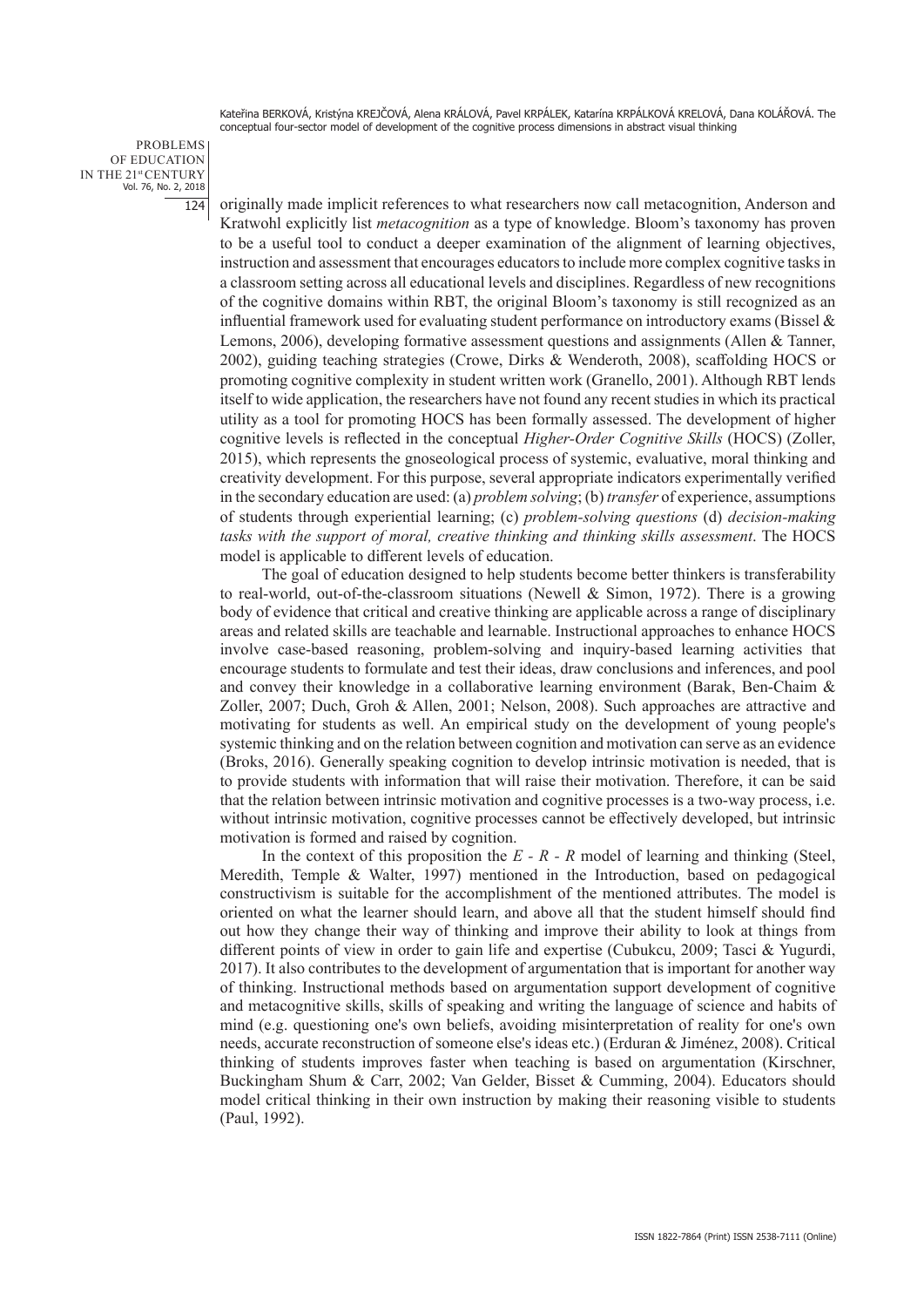> **PROBLEMS** OF EDUCATION IN THE 21st CENTURY Vol. 76, No. 2, 2018 125

#### *Problem of Research and Research Focus*

The research is focused on finding suitable cognitive approaches with analogies of methods of economic science for working with different groups of students in economic subjects in secondary education differentiated according to the intellectual level (average 90 - 109 IQ points and above average of 110 IQ points) and academic achievement related to real abilities and factors influencing students' motivation. This overview defines the theoretical basis for building a conceptual four-sector model of development of all dimensions of the cognitive process and its subsequent application to the process of learning in economic subjects in the context of abstract-visual thinking. The research has a character of pedagogical, empirical, applied research oriented to a certain degree of concreteness. In relation to the aim - to put together a conceptual model of the development of cognitive dimensions for students when studying an economic subject, the following hypotheses are being verified:

- 1. The academic achievement of students with an above average intellectual level in the level of abstract-visual thinking and with better school results in an economic subject depends on at least one of the teacher's competences studied.
- 2. The academic achievement of students with an above average intellectual level in the level of abstract-visual thinking and with worse school results in an economic subject depends on at least one of the teacher's competences studied.
- 3. The academic achievement of students with an average intellectual level in the level of abstract-visual thinking and with better school results in an economic subject depends on at least one of the teacher's competences studied.
- 4. The academic achievement of students with an average intellectual level in the level of abstract-visual thinking and with worse school results in an economic subject depends on at least one of the teacher's competences studied.

### **Methodology of Research**

### *General Background*

In the methodological level, research solution is based on the results of empirical research conducted in 2015 and 2016. The results of the research were published in three studies step by step. The first publication related to the influence of the studied factors (teacher's pedagogical competencies) on the motivation of students to study economic subjects using differentiation of students according to the above average and average intellectual level (Berková & Krejčová, 2016). In the second publication, the application of metacognitive strategies in the teaching of economic subjects with the focus on methods of work with students with above average intellectual level was discussed (Berková, Králová & Krejčová, 2017).

The third publication was focused on the causal relation between academic achievement and the real skills of the same structure of a year older students (as in the previous research) in economic studies (Berková & Krpálek, 2017). The results are important for the creation of relevant synthesis based on these publications. Those students whose financial literacy skills were developed by different learning strategies were selected and as well gaining practical experience during their studies was considered. The age range was chosen to find out what the level of financial literacy among older students was in direct connection with economic disciplines, and whether learning outcomes were a strong factor determining their real cognitive economic skills. The researchers assessed the real level of students' economic skills according to partial dimensions of the cognitive process by testing. Achievement tests in two sets adapted to the age of students (17-18 years) according to the studied year and therefore according to the expected abilities correspond to the second category of measuring the level of financial literacy – the area of asset management and capital structure, cash flow management and finding ways to improve the financial situation of companies in the framework of the PISA 2012 survey (OECD,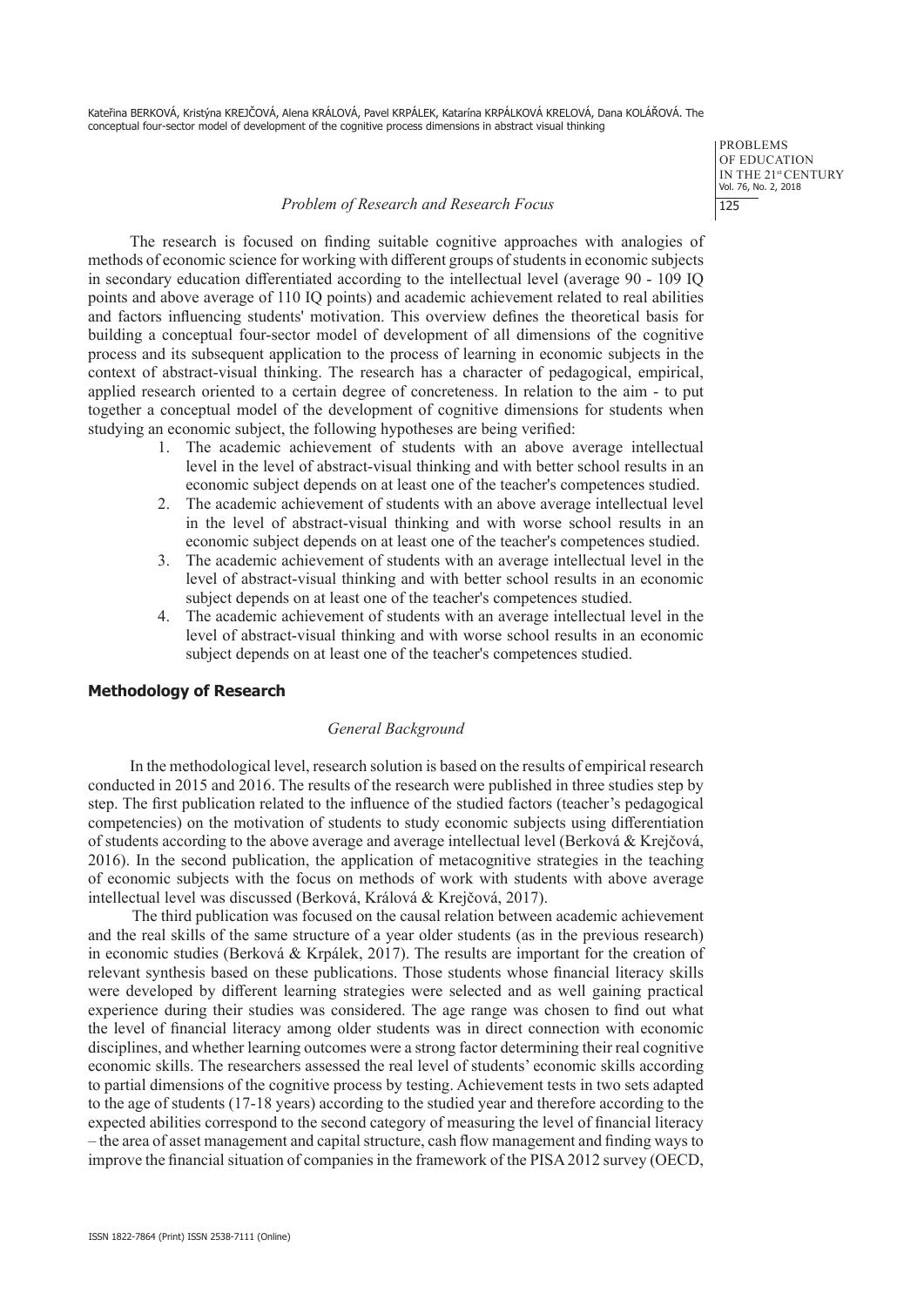PROBLEMS OF EDUCATION IN THE 21st CENTURY Vol. 76, No. 2, 2018 126

2014). The set of tests respected the revised Bloom Taxonomy in the first three levels, i.e. *remembering, understanding, applying*. The reason for implementing the partial representation of cognitive dimensions are mainly the results of the OECD (2014) survey of the insufficient ability of Czech students at that age to analyse difficult, not very obvious financial problems and situations in the long run. In the Czech Republic, more traditional approaches to teaching with a weak link to problem solving are still being used. Testing tasks also include situations in which students demonstrate the ability to use logical thinking and deeper thinking about contexts. Test tasks were therefore asked in a different way than it is typical for the teaching of economic subjects in Czech secondary education (i.e. memorization and encyclopaedism).

### *Methodological Design*

Pedagogical competencies of the teacher were studied in five categories, which the researchers (Pasiar, Berková, Krejčová, Pavera, Čonková & Chmelárová, 2015) consider to be key factors for the teaching of economic subjects in secondary education, each category comprising the following sets:

- *1. Communication skills* (pronunciation, attraction, pace and melody, holding attention, paying attention, listening);
- *2. Presentation skills* (examples real life situations, good actor, eye contact, managing of nervousness);
- *3. Explanation of the curriculum* (practical relevance of the subject, acceptance of unusual ideas, explanation of mistakes);
- *4. Development of thinking* (interest in the course of work, to lead to thinking);
- *5. Expertise* (to respond to all inquiries in a correct and consistent manner)*.*

The selection of these competences is supported by the research that has shown that poor learning outcomes are caused by *Ranschburg effect* in the range of 20-25% (Taylor & Klein, 1998), which shows the poor rhetorical competencies of the teacher as a cause leading to deteriorating in student's academic achievement. It is therefore necessary for teachers to use the most varied range of language and various variations of terms (terminology). For this reason, the questioning how students assess their teachers of economic subjects in this respect was conducted. The visualization of the information is closely related to the mentioned language competence which means it is necessary for the teachers to change the diagrams, pictures, graphs, etc. The researchers try to prove whether the improvement of these competencies contributes to the improvement of academic achievement and to the increasing of motivational potential of the economic subject. The proof is that students with a lack of motivation and demotivated students are not interested in the process of solving tasks (i.e. a higher cognitive process) but are interested only in the outcome of the task as a finished product (Boekaerts, 2004). In order to achieve such a level of competency that would enhance the learning outcomes and increase the motivational potential of the subject, it is essential for the teachers at a higher level to have the ability to explain curriculum, develop and lead students to logical, abstract-visual thinking up to the level of economic thinking in the terms of economic education. In this respect, the teacher's expertise in the scientific discipline he teaches plays a significant role (Berková & Krejčová, 2016).

### *Sample*

The research sample was formed on the basis of intentional sampling, with the main selection criterion being a different methodological approach to the development of all cognitive process dimensions applied by teachers in the teaching of economic subjects in secondary education primarily focused on economics and accounting. The research carried out in 2015 (Berková & Krejčová, 2016; Berková, Králová & Krejčová, 2017), focusing on factors affecting academic achievement and motivation to study economic subjects, was participated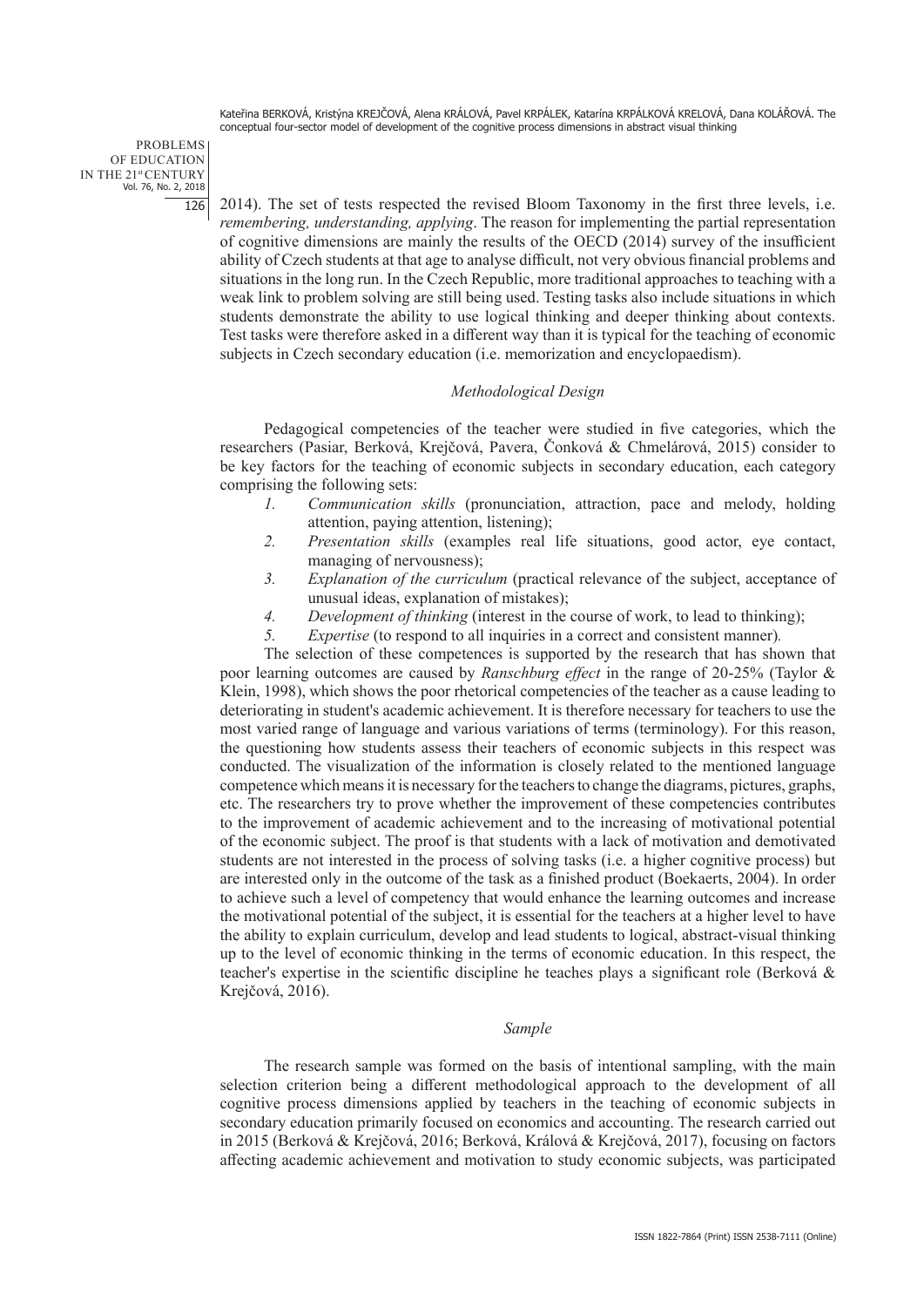> **PROBLEMS** OF EDUCATION IN THE 21st CENTURY Vol. 76, No. 2, 2018  $127$

in by 207 students aged 16-17, studying economic disciplines, (45% of the sample was formed by individuals of 16 years of age and 56% by those of 17 years of age). At the level of abstractvisual thinking, 138 individuals (i.e. 49.8%) are of above average intelligence (intellect level above 110 IQ points), 109 individuals (i.e. 39.4%) are of average intelligence (intellect level range 90 - 109 IQ points) and 30 individuals (i.e. 10.8%) are of below average intelligence (intellect level below 89 IQ points). Due to the very low number of bellow average intelligent individuals  $(n = 30)$ , this group is not analysed more closely. The sample is too small to be able to find out more suitable educational approaches to this group of students. For some individuals, with below average intelligence, the researchers assume that this is not a valid result due to the insufficient motivation. The analysis is therefore focused on the first two groups of students  $n =$ 247 (Table 1). All respondents signed an informed consent form to participate in the research.

|                  |                       | Above Average Intelligent Students  | <b>Average Intelligent Students</b> |                                     |  |
|------------------|-----------------------|-------------------------------------|-------------------------------------|-------------------------------------|--|
| Grades           | Absolute<br>Frequency | <b>Relative Frequency</b><br>(in %) | Absolute<br>Frequency               | <b>Relative Frequency</b><br>(in %) |  |
| $1 -$ Excellent  | 31                    | 22.5                                | 14                                  | 12.8                                |  |
| 2 - Very Good    | 51                    | 37.0                                | 32                                  | 29.4                                |  |
| $3 - Good$       | 40                    | 29.0                                | 45                                  | 41.3                                |  |
| 4 - Sufficient   | 10                    | 7.2                                 | 18                                  | 16.5                                |  |
| 5 - Insufficient | 6                     | 4.3                                 | 0                                   | 0                                   |  |
| Total            | 138                   | 100                                 | 109                                 | 100                                 |  |

### **Table 1. Structure of respondents according to the intellectual level and academic achievement in the economic subject.**

The research sample is further monitored according to school grades within groups of students with above average and average intellectual levels. To build a conceptual foursector model, academic achievement is synthesized into two groups: (a) *better achievement at school from the grade point of view 1-Excellent; 2-Very Good*, in which 82 (i.e. 59.5%) students are with an above average intellectual level and 46 (i.e. 42.2%) students are with an average intellectual level; (b) *worse achievement at school from the grade point of view 3-Good; 4-Sufficient; 5-Insufficient*, where 56 (i.e. 41.5%) are students with above average intellectual level and 63 (i.e. 57.8%) are students with an average intellectual level.

### *Research Instrument*

In order to measure the influence of the studied factors - pedagogical competencies of teachers of economic subjects in secondary education - on the academic achievement and motivation of students in economic subjects, two research methods were used - (a) *the questioning method*, (b) *testing* in association with the diagnostic *Testcentrum* in the Czech Republic. The research tools for this measurement were a *non-standardized questionnaire* designed for the purpose of solving applied research with a certain degree of concreteness and a *Vienna paper-pencil version test* (Forman, 2002). The test allows to quantify the general level of intellectual performance in the level of abstract-visual thinking. The test itself takes a maximum of 25 minutes. "The test consists of 24 items, which are organised with increasing difficulty. Each task contains a  $3 \times 3$  image matrix with the missing picture in the third row. The task is to complement the matrix by selecting one of the eight solutions offered. The core of the solution is to discover a rule that determines the relation between the images in each row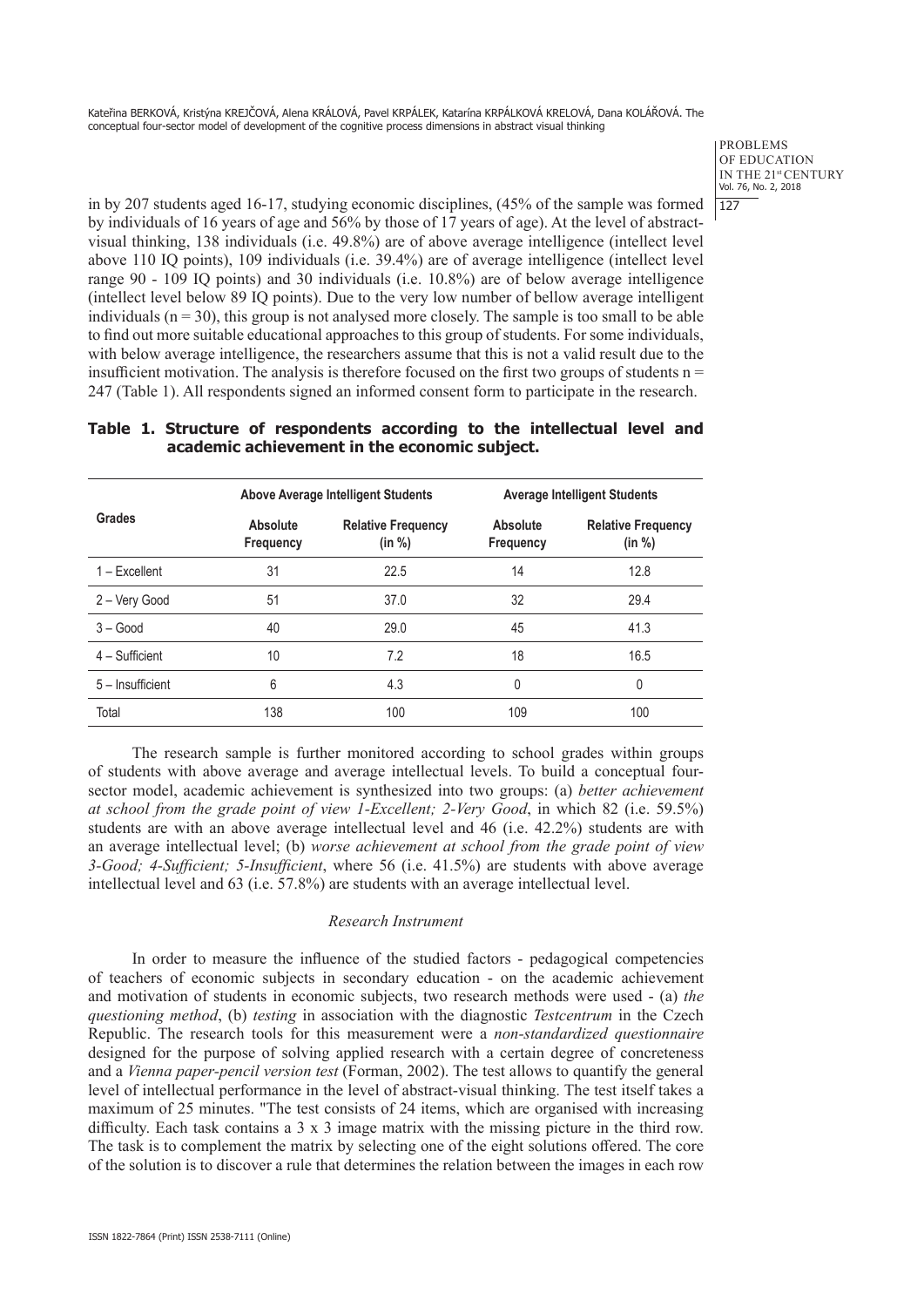#### PROBLEMS OF EDUCATION IN THE 21st CENTURY Vol. 76, No. 2, 2018 128

or column. The test contains several types of rules that need to be applied correctly. Creating a rule consists of revealing and understanding the interrelation between the elements, finding and deriving the relevant solution. The overall strategy uses perception, thinking, attention, and working memory " (Forman, 2002, p. 8).

On the basis of analytical approach, the purpose of questioning was to find out how these students evaluate selected teachers' pedagogical competences in the teaching of economic subjects. The questionnaire was structured into the following sections: (a) *student data* (gender, secondary school, student identification number, grade from the subject of Economics); (b) *weekly student preparation time* (identified by the codes on scales 1 - 5 representing the following time intervals) - I do not prepare for the subject at all (1), less than 60 minutes (2), 1-2 hours (3), 2 - 4 hours (4), more than 4 hours (5); (c) *evaluation of the teacher's pedagogical competencies.*

### *Data Analysis*

The data were analysed using the NCSS statistical program (version 2007). Verification of null hypotheses was performed at a significance level of 5% using a multiple regression model via the t-parameter test and the F-test model.

When hypothesis is verified by a mathematical-statistical apparatus, the null hypothesis asserts that there is no dependence between the variables. Null hypotheses and alternative hypotheses are formulated as follows:

$$
H_{0\text{-}l}\colon \beta_i = 0
$$

*Academic achievement of students with an above average intellectual level in the level of abstract-visual thinking and with better school results in an economic subject does not depend on any of the teachers' competencies studied. H*<sub>1-1</sub>: non  $H_{0-1}$ 

### $H_{0-2}$ :  $β_i = 0$

*Academic achievement of students with an above average intellectual level in the level of abstract-visual thinking and with worse school results in an economic subject does not depend on any of the teacher's competencies studied. H<sub>1-2</sub>*: *non*  $H_{a_2}$ 

## *H*<sub>0-3</sub>**:**  $\beta_i = 0$

<sup>*.</sup>Academic achievement of students with an average intellectual level in the level*</sup> *of abstract-visual thinking and with better school results in an economic subject does not depend on any of the teacher's competences studied.*

*H<sub>1-3</sub>*: *non*  $H_{0.3}$ 

### *H*<sub>0-4</sub>*:*  $\beta_i = 0$

*Academic achievement of students with an average intellectual level in the level of abstract-visual thinking and with worse school results in an economic subject does not depend on any of the teacher's competences studied.*

*H*<sub>1-4</sub>: non  $H_{0-4}$ 

For  $n = 247$  the normality of quantitative data was determined by the Kolmogorov-Smirnov test. The reliability of the test is increased by the number of measurements  $(n > 100)$ . The data layout was verified by exploration analysis. Thus, the dependency of the explained variable y (grades) on the seven explanatory variables  $x_i$ ,  $x_j$ ,  $x_q$ ,  $x_q$ ,  $x_q$ ,  $x_q$ ,  $x_q$  is quantified, while  $x_1$  representing the *intellect level*,  $x_2$  *weekly preparation*,  $x_3$  *communication*,  $x_4$  *presentation*,  $x<sub>5</sub>$  *explanation of the curriculum,*  $x<sub>6</sub>$  *development of thinking,*  $x<sub>7</sub>$  *expertise.* Selective partial regression coefficients are an estimate of the theoretical regression coefficients that can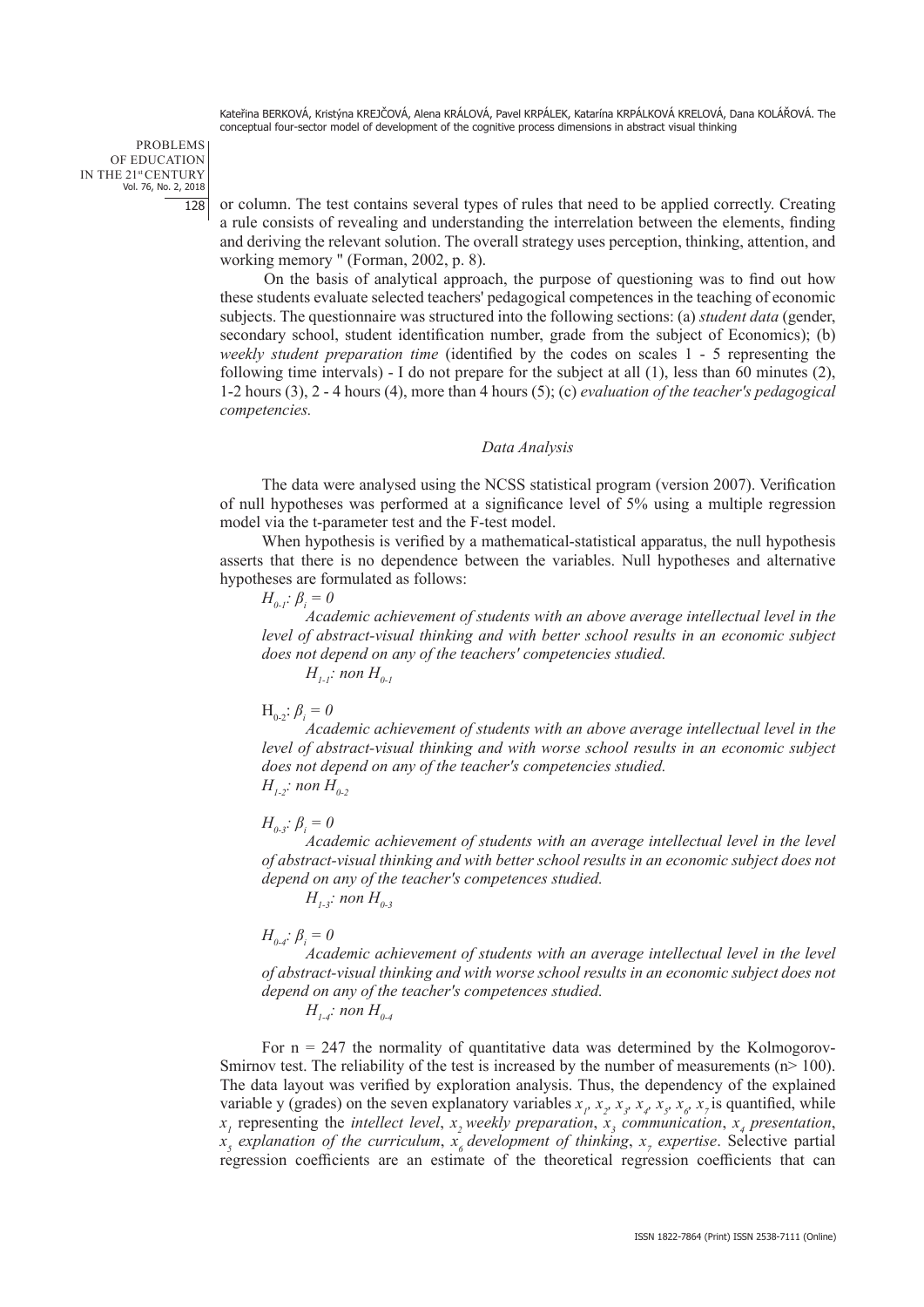> **PROBLEMS** OF EDUCATION IN THE 21st CENTURY Vol. 76, No. 2, 2018  $129$

be obtained by the least squares method. The regression coefficients  $b_0$  and  $b_i$  quantify the influence of each independent variable on the dependent variable. This determines the largest and smallest influence of independent variables on the dependent variable, and also if they are in a positive (+) or negative (-) relation. Variables included in the multiple regression model must be as minimally dependent on each other as possible (Draper & Smith, 1998). Therefore, method Stepwise is used to determine the multi-collinearity. Furthermore, the magnitude of the correlation coefficient  $R^2$ , which shows the dependence strength, will be monitored. Explanatory variables must have a linear dependence that can be measured by a Spearmen correlation coefficient the value of which should be higher than .4.

For the 247 students monitored in 4 groups according to the intellectual level and the academic achievement, an estimate of empirical function with these parameters was carried out. Mathematically, the linear regression model can be represented by a formula (Draper & Smith, 1998):

$$
Y = f(x; b_{\rho}, b_{\rho}, b_{z}, b_{z}, b_{\rho}, b_{z}, b_{\phi}, b_{z}),
$$
 (1)

$$
Y = f(x; b_o, b_i), \tag{2}
$$

where:  $b_0$  – constant,  $b_1 - b_2$  – values of empirical function (estimates of theoretical regression function).

The estimation of the regression function for  $n = 247$  can be written in the form:

$$
Y = b_o + b_i x_i + \dots + b_i x_i
$$
 (3)

provided the conditions of the multiple regression model are met.

### **Results of Research**

Based on the result of the normality test (for  $n = 247$ ,  $p = .053$ ) and exploration analysis, the data were transformed and after the transformation there was not any significant improvement.



Despite the above results, the model residues are approximately constantly scattered around the zero mean value, which means they have no tendency and the model can be considered correct (Figure 1-2). With respect to the boundary result of normality testing, default data were used for further quantitative analysis.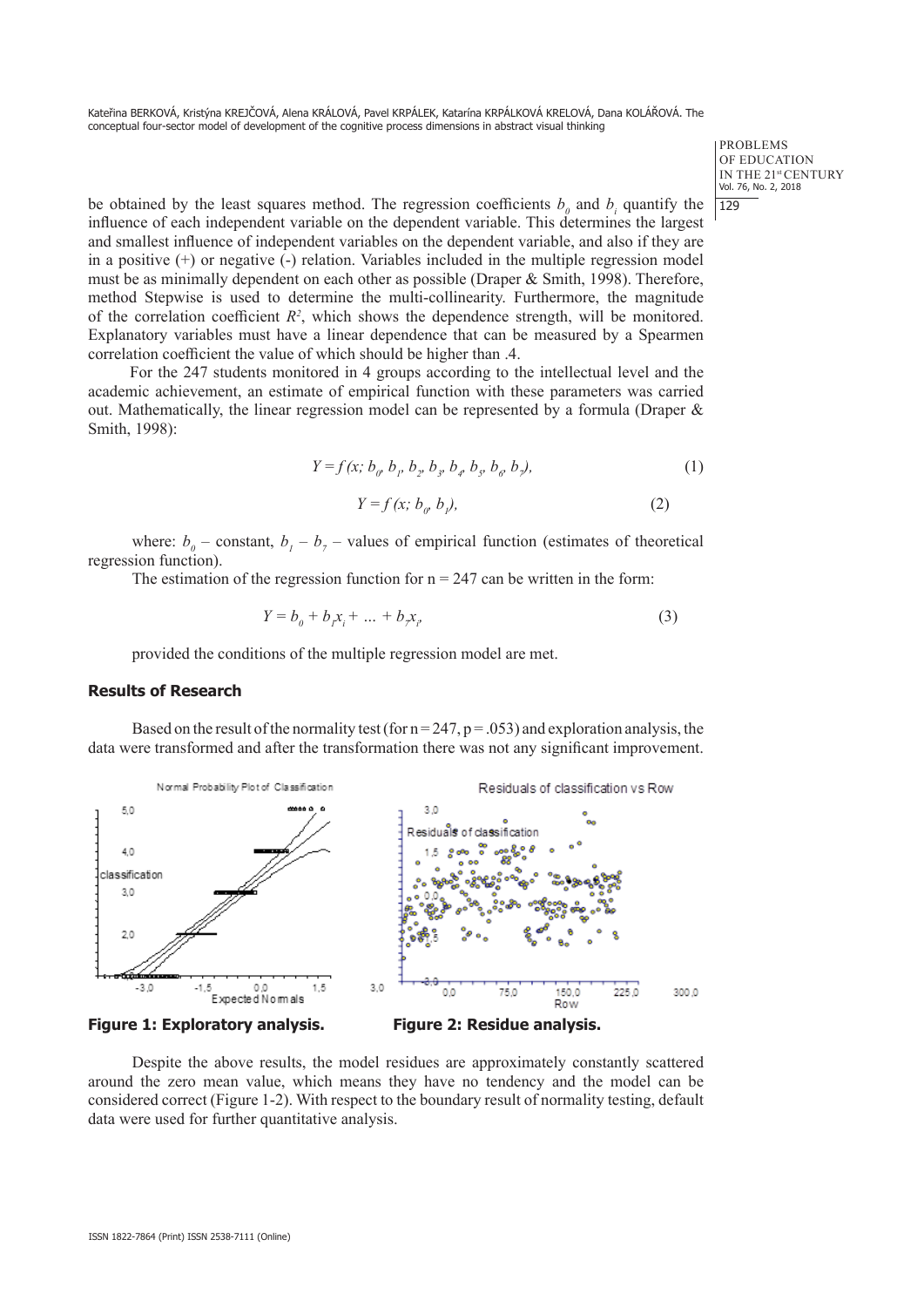PROBLEMS OF EDUCATION IN THE 21st CENTURY Vol. 76, No. 2, 2018 130

### *Scientific Evidence for Building a Conceptual Model of Development of Cognitive Process Dimensions*

To verify null hypotheses, the multicollinearity between the explanatory variables  $x_1 - x_7$ was assessed using the Spearman correlation coefficient with the use of correlation matrix.

The original results of the research are monitored according to the intellectual level of students. For a group of students with an above-average intellectual level, the variables examined were broadened compared to the original survey in 2017. This is a modified research. For this group of students level (n = 138) the following results were found: (a) *communication skills* strongly correlate with other explanatory variables (correlation coefficient was higher than .4); (b) *presentation skills* correlate with other explanatory variables (correlation coefficient was higher than .4), at the same time the strongest correlation between communication and presentation skills was found (.856); (c) *explaining the curriculum and developing thinking skills* are also in a strong correlation relation; (d) *the expertise* has a correlation relation that is the least strong and the correlation coefficient is in the range of .687-.544. At the same time the significance of the correlation relation for all combinations of linear dependence of the explanatory variables on the significance level of  $5\%$  (p <.01) was confirmed.

For a group of students with an average intellectual level  $(n = 109)$ , almost identical results as in the previous group were found. The significance of the correlation relation for all combinations of linear dependence of the explanatory variables on the 5% significance level (p <.01) was confirmed as well.

For students with higher and lower academic achievement within the main two groups according to the intellect level, similar Spearmen correlation coefficients were also found and a correlation between explanatory variables ( $p < 01$ ) was established at the 5% significance level.

Multiple linear regression analysis was quantified by the linear dependence of academic achievement of above average and average intelligent students with better and worse school results on the factors examined. Estimates of partial regression coefficients *bi* and regression analysis results by the *Stepwise* method are given in Tables 2 and 3.

|                         | Regression<br>Coefficient b. | <b>Standard Error</b><br>Sb, | <b>T-Value to test</b><br>$H_0$ : B(i) = 0 | р     | Reject H <sub>n</sub><br>at 5 $%$ |
|-------------------------|------------------------------|------------------------------|--------------------------------------------|-------|-----------------------------------|
| Intercept               | 2.8924                       | 1.6297                       | 1.775                                      | .0783 | No                                |
| IQ                      | .0234                        | .0137                        | $-.296$                                    | .7675 | No                                |
| Time                    | $-.0041$                     | .1027                        | .228                                       | .8199 | No                                |
| Communication           | $-1.2137$                    | .9484                        | $-1.280$                                   | .2029 | No                                |
| Presentation            | .3729                        | .8118                        | .459                                       | .6468 | No                                |
| Explanation             | $-2465$                      | .6040                        | $-.408$                                    | .6839 | No                                |
| Development of thinking | $-.3608$                     | .6320                        | $-.571$                                    | .5691 | No                                |
| Expertise               | 1.0942                       | .4888                        | 2.239                                      | .0269 | <b>Yes</b>                        |

### **Table 2. Multiple regression analysis model – students with an above average intellectual level (n = 138).**

The teacher's expertise influences the improvement of the academic achievement of a group of students with above average intellectual level, regardless of the academic achievement  $(p = .0269)$ . At the same time, with 95% confidence interval within a group of test-takers, it is applied that if the teacher's qualification of the subject of Economics increases by 1 grade, the academic achievement of students with an above average intellectual level improves by 1.094 (by 1 school grade). At the same time, at the risk of 5%, it can be stated that the academic achievement of these students is not dependent on the other variables. Less variability is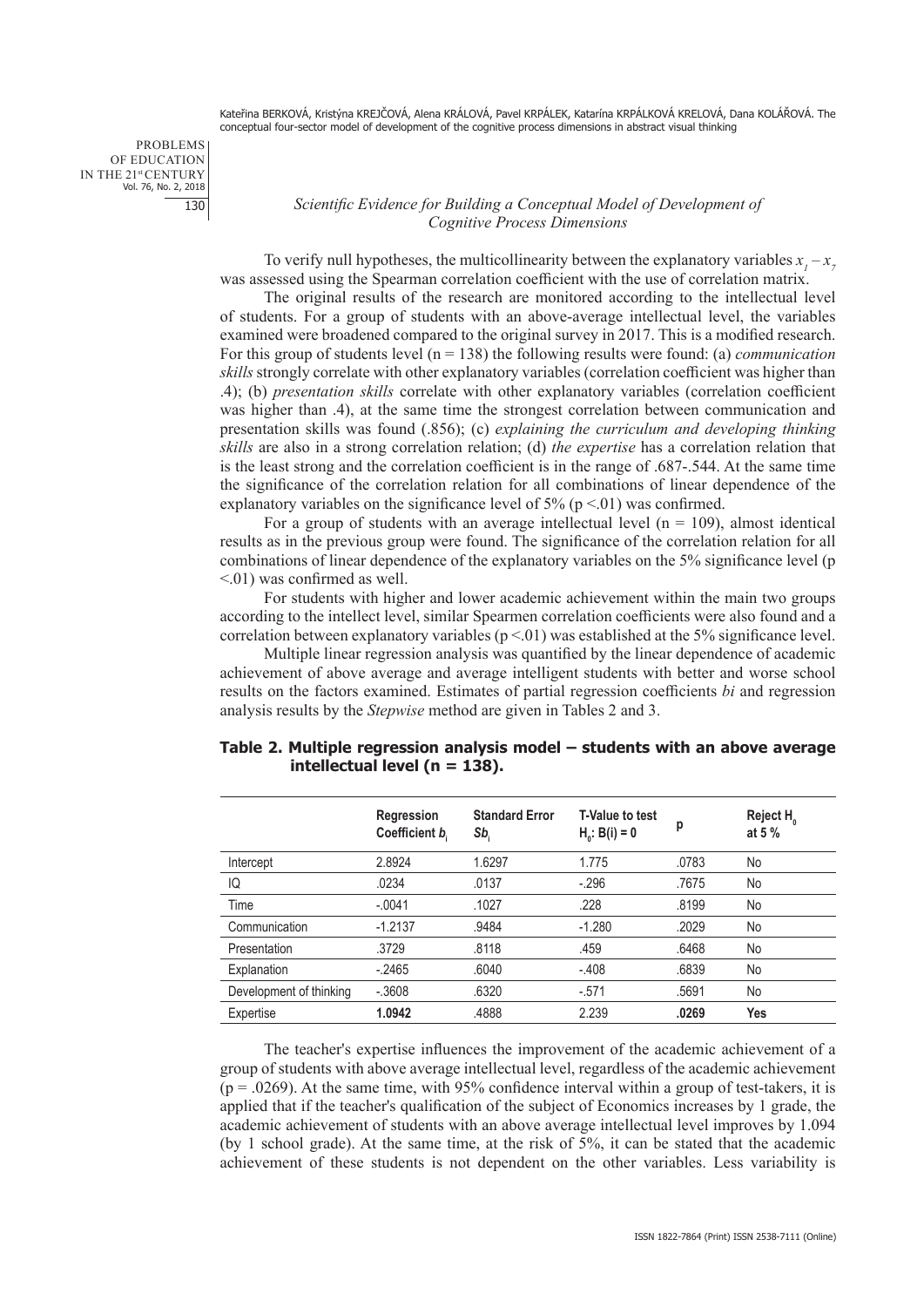> **PROBLEMS** OF EDUCATION IN THE 21st CENTURY Vol. 76, No. 2, 2018 131

explained in the model. The value of  $\mathbb{R}^2$  is .0506. This means that other variables which have not been included in the model influence the academic achievement as well.

The average academic achievement of a group of students with an above average intellectual level, regardless of academic achievement and the influence of independent variables, reaches 2.89. This value does not correspond to the above average intellectual level of students, which is caused by the representation of 56 individuals (40.5%) with grade 3, 4, 5 where the average teacher' s assessment is 3.39. There are only 59.5% of the students who get grades 1 and 2 with an average grade of 2.11.

With 95% confidence in the test, the researchers reject  $H_{0,1}$ . It can be stated that there is a positive dependence on the academic achievement of students with above average intellectual level and with better school results in the subject of Economics on the teacher's expertise (p  $\leq$ .01), so increasing the teacher's qualification will increase the academic achievement of these students, but at a slower pace.

The regression model of multiple dependence for  $n = 82$  can be described as follows:  $Y_i = 2.1058 + .772 x_{7i}$  (4)

If the teacher's qualification is increased by 1 grade, academic achievement of students with above average intellectual level and better school results will be improved by .772 (less than 1 school grade). Without the influence of independent variables, successful students will achieve worse results at school, on average 2.11, than in case of the influence of variables (average score with the influence of variables at  $p < 01$  is 1.62).

Although for the whole group of students with above average intellectual level, regardless of academic achievement, the significant factor for improving academic achievement (grades) is the teacher's expertise, but this relation does not apply to a group of students with worse results (for  $n = 56$  applies p> .05). The researchers do not reject H<sub>02</sub>, with 95% confidence interval. It can be stated that there is no dependence on the academic achievement of students with above average intellectual level and with worse school results in the subject of Economics of at least one of the variables examined. For students with an average teacher' s assessment of 3.39, their academic achievement, without the influence of independent variables, improves to 1.17 on average.

|                         | Regression<br>Coefficient b. | <b>Standard</b><br>Error<br>Sb. | <b>T-Value to test</b><br>$H_n$ : B(i) = 0 | p     | Reject $H_{n}$<br>at 5 $%$ |
|-------------------------|------------------------------|---------------------------------|--------------------------------------------|-------|----------------------------|
| Intercept               | 3.3426                       | 1.9500                          | 1.714                                      | .0896 | No                         |
| IQ                      | $-.0062$                     | .0186                           | $-.334$                                    | .7390 | No                         |
| Time                    | $-.0671$                     | .1079                           | $-622$                                     | .5351 | No                         |
| Communication           | $-2.0321$                    | .7356                           | $-2.762$                                   | .0068 | Yes                        |
| Presentation            | 1.6622                       | .7770                           | 2.139                                      | .0348 | Yes                        |
| Explanation             | .0719                        | .6630                           | .108                                       | .9139 | No                         |
| Development of thinking | .2563                        | .5304                           | .483                                       | .6300 | No                         |
| Expertise               | $-0786$                      | .4481                           | $-175$                                     | .8611 | No                         |

|  | Table 3. Multiple regression analysis model – students with an average |  |  |  |  |
|--|------------------------------------------------------------------------|--|--|--|--|
|  | intellectual level ( $n = 109$ ).                                      |  |  |  |  |

To improve the academic achievement of a group of students with an average intellectual level, regardless of academic achievement, the teacher's communication skills ( $p = .0068$ ) and the presentation skills ( $p = .0348$ ) have effect. At the same time, with 95% confidence interval within the group of test-takers, it is applied that if the presentation skills of the teacher in the subject of Economics are improved by 1 grade, the academic achievement of students with an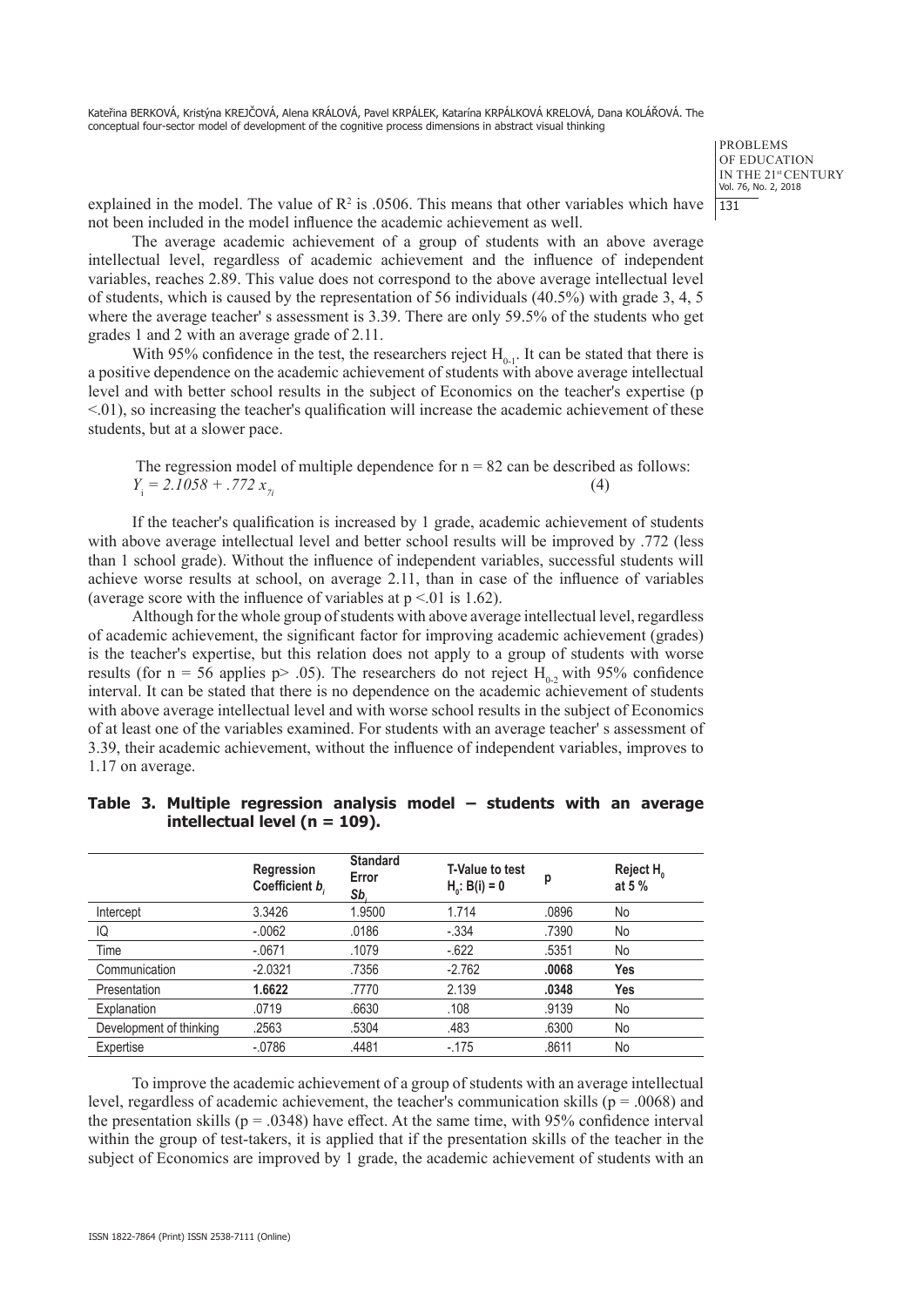PROBLEMS OF EDUCATION IN THE 21st CENTURY Vol. 76, No. 2, 2018 132

average intellect level will be improved on average by 1.662 (almost by 2 school grades) and at the same time if the communication skills of a teacher in the subject of Economics get worse by 1 degree, the academic achievement will improve by an average intellectual level of 2.032 on average (by 2 school grades). At the same time, at the risk of 5%, it can be stated that the academic achievement of these students is not dependent on the other variables. Less variability is explained in the model. The value of  $R^2$  is .0829. This means that other variables which have not been included in the model influence the academic achievement as well.

The average school achievement of a group of students with an average intellectual level regardless of academic achievement and without the influence of independent variables reaches 3.34. This value corresponds to the student's intellectual level. In the monitored group there are 57.8% of students with worse grades (grades 3 and 4) where the average assessment by the teacher was 3.29. The remaining 42.2% of individuals surveyed are assessed at grade 1 and 2 and their average teacher's assessment is 1.70. With 95% confidence interval, the researchers reject  $H_{0,3}$ . It can be stated that there is a positive dependence on the academic achievement of students with an average intellectual level and better school results in the subject of Economics on the communication and presentation skills of the teacher  $(p < 0.01)$ .

The regression model of multiple dependence for  $n = 46$  can be described as follows:  $Y_i = 4.0317 + 1.102 x_{3i} + 2.016 x_{4i}$  (5)

If the communication skills of the teacher in the subject of Economics improve by 1 grade, the achievement rate of the students will be improved by an average of 1.102 (by 1 grade) and at the same time improving the presentation skills of the teacher in the subject of Economics by 1 grade, students' academic achievement will be better on average of 2.016 (by 2 grades). Without the impact of independent variables, students will achieve worse results at school namely 4.03 on average than with the impact of variables (average scores with variables at  $p < 01$  reaching 1.70).

Although for the whole group of students with an average intellectual level, regardless of academic achievement, the teacher's communication and presentation skills are significant for improving the school results, but this relation does not apply to a group of students with worse results (for  $n = 63$  applies p> .05). The researchers do not reject  $H_{0.4}$  with 95% confidence interval. It can be stated that there is no dependence on the academic achievement of students with an average intellectual level and with worse academic achievement in the subject of Economics for at least one of the variables examined. Students with an average teacher's assessment of 3.29 will reach slightly worse assessment at an average of 3.35 without the influence of the variables.

The effects of the variables on the change of academic achievement for each student group (sector) are shown in Table 4, which describes the average values of the school assessment without the influence and with the influence of variables and the average value of the intellectual level for each sector. The results show that, with the exception of the second sector, teacher' s involvement is important to improve students' academic achievement.

### **Table 4. Description of sectors in terms of the impact of variables on academic achievement.**

| <b>Sectors (Student Groups)</b>                                              | Average Value of<br>the Intellect Level | <b>Average Grade with-</b><br>out the Influence of<br><b>Variables</b> | Average Grade with<br>the Influence of Vari-<br>ables |
|------------------------------------------------------------------------------|-----------------------------------------|------------------------------------------------------------------------|-------------------------------------------------------|
| Students with above average intellec-<br>tual level and better study results | 118.59                                  | 2.11                                                                   | 1.62                                                  |
| Students with above average intellec-<br>tual level and worse study results  | 117.63                                  | 1.17                                                                   | 3.39                                                  |
| Students with an average intellectual<br>level and better study results      | 100.07                                  | 4.03                                                                   | 1.70                                                  |
| Students with an average intellectual<br>level and worse study results       | 100.27                                  | 3.35                                                                   | 3.29                                                  |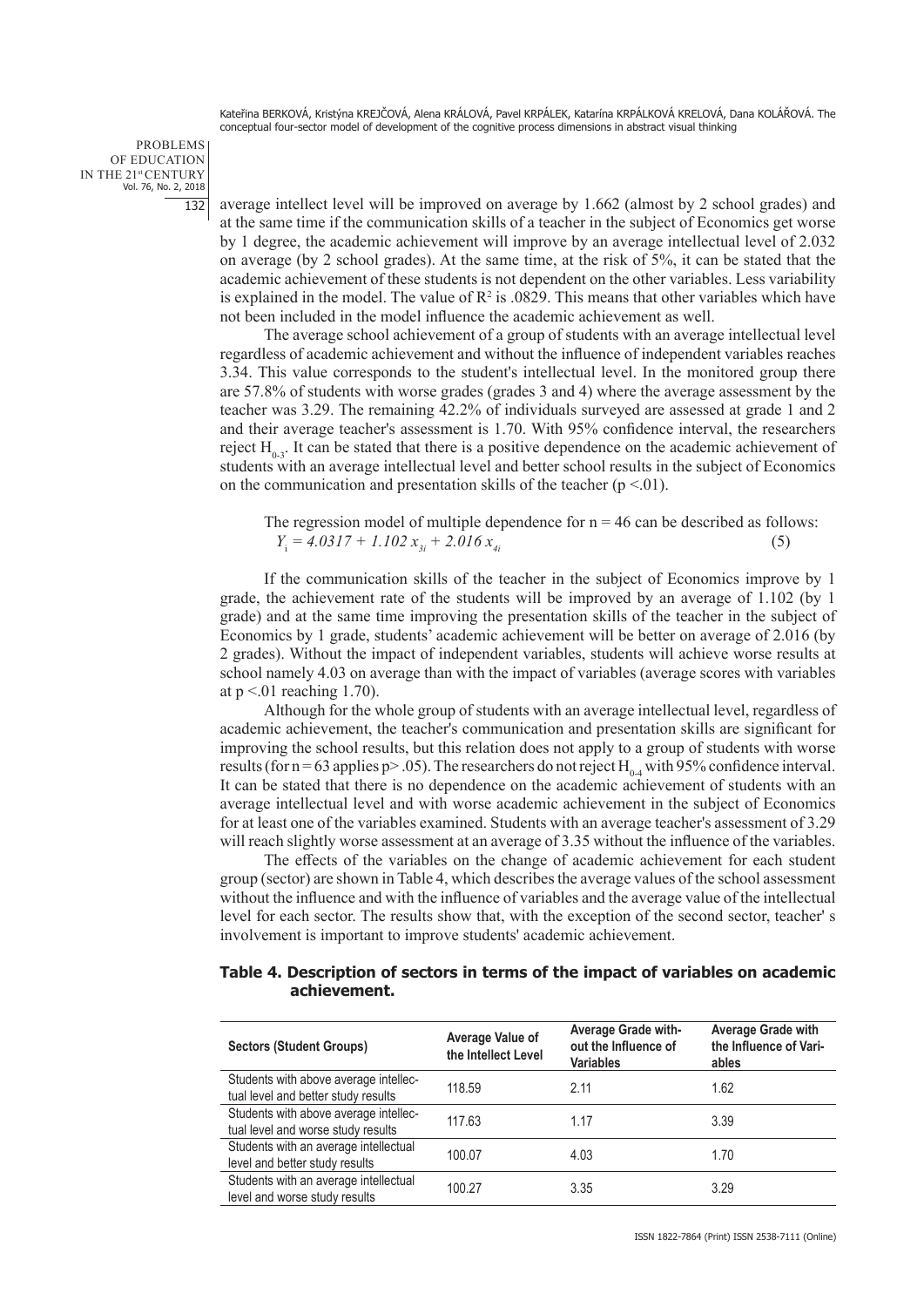> **PROBLEMS** OF EDUCATION IN THE 21st CENTURY Vol. 76, No. 2, 2018 133

#### *Conceptual Four-Sector Model of the Development of Cognitive Process Dimensions*

The cognitive approach used to teach an economic subject influences several important aspects that need to be worked out effectively in teaching so that each group of students can develop the skills that are realistically possible to be developed. The conceptual model (Figure 3) is developed into four sectors, depending on the intellectual level in the level of abstractvisual thinking and the academic achievement of the monitored students ( $n = 247$ ).

For each sector it is suggested which dimensions of the cognitive process can be developed in the economic subject of one or the same group of students in terms of cognitive levels *R = Remember; U = Understand; A = Apply; A = Analyse; E = Evaluate; C = Create* according to the revised Bloom Taxonomy. Each sector reflects the motivation for a given group of students. *(The arrows shown in the model indicate the power of motivation, each group of students has a different intrinsic motivation - its strength is shown by the number of arrows, so the logic of the model is that the less arrows in the students' intrinsic motivation, the more motivating the teacher should be.)*



### **Figure 3: A conceptual four-sector model of the development of cognitive process dimensions.**

From the monitored pedagogical competencies of the teachers, the significant motivating factor of students with an above average intellectual level is their expertise. Although the ability to explain the curriculum did not reach significant values, it is worth noting that this result was very tight. For average intelligent students, it is the teacher's expertise. For other pedagogical competencies (communication and presentation skills and development of thinking), motivation potential was not identified at a significance level of 5%. Furthermore, it was found that students assessed by higher grades (grade 1-excellent, 2-very good) are more enthusiastic and have higher intrinsic motivation. Thus, the teacher would no longer have to develop such a strong motivational effect, as this group of students is self-driven for the studies. In the case of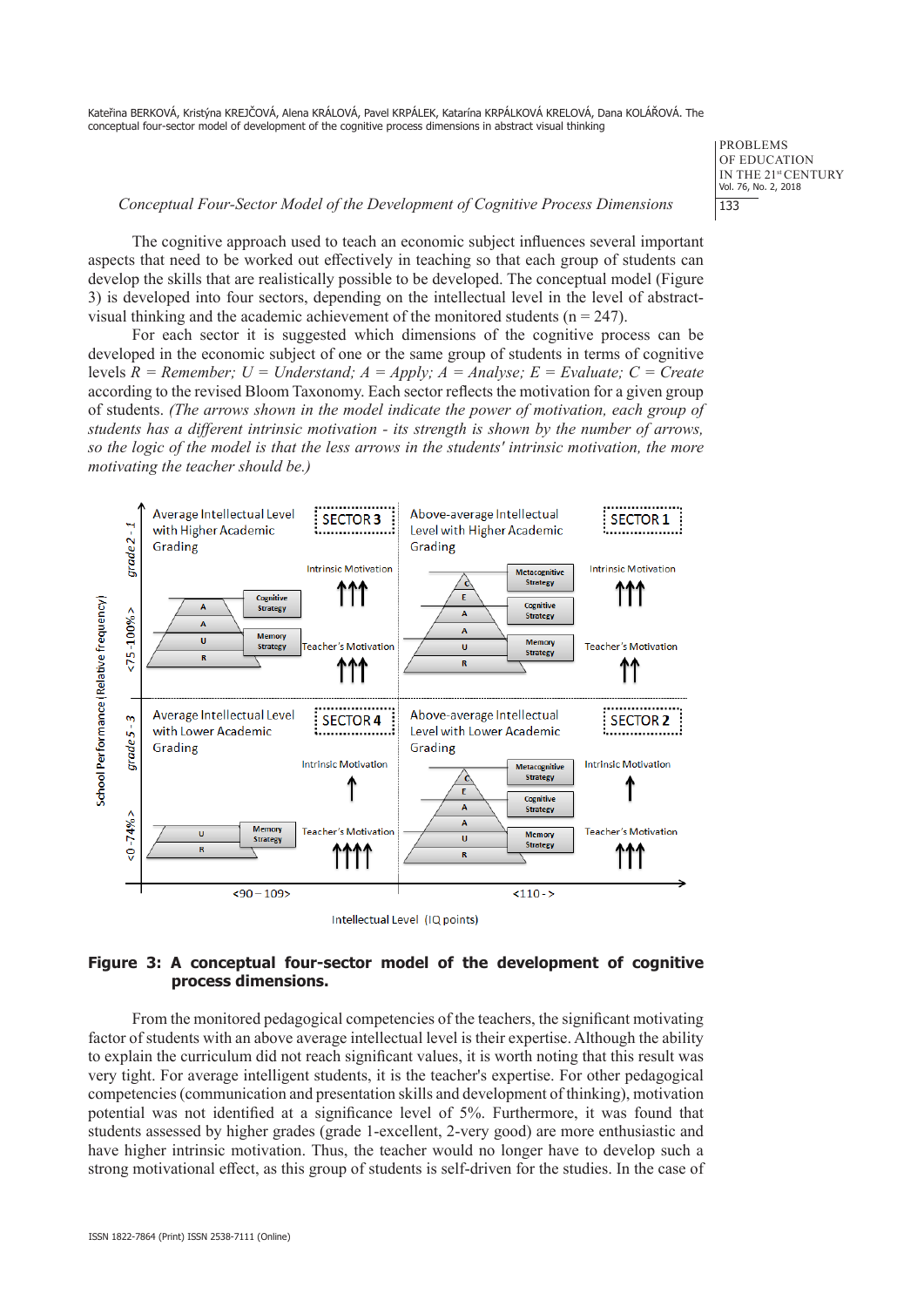PROBLEMS OF EDUCATION IN THE 21st CENTURY Vol. 76, No. 2, 2018 134

students assessed by lower grades, this relation is the opposite, so the teacher should be able to apply different teaching methods to keep this group of students constantly active in the teaching process.

### **Discussion**

Generally, relations captured within the conceptual four-sectoral model of cognitive dimension development with an emphasis on students' motivation can be explained by the following causality, based on the results of the empirical research and generally accepted knowledge (Barrett & Moore, 2012; Liu, He & Li, 2015; Savin-Baden, 2004; Subroto, 2015; Watkins & Biggs, 2001): Teacher's competence significantly influences the student's motivation for the given economic subject, and since the expertise is in correlation with the other teacher's competences (see correlation coefficient values) then motivation is influenced by other monitored competencies (to explain curriculum, development of thinking, communication and presentation skills). This is consistent with the research (Al-Baddareen, Ghaith & Akour, 2015), which has shown that students with a deeper understanding of information have higher academic motivation than those who have a good test performance. A target orientation categorized into: (a) *mastery goals*; (b) *performance goals* and their impact on academic achievement plays a role as well. Gul & Shehzad,  $(2012)$  have empirically proved that targeting goals on solutions, challenges, or just getting good grades does not affect academic achievement. The poor relation between academic achievement and target orientation may be due to a discrepancy between the ways of thinking and the goals to which students are led and their ways of thinking and the goals they want to achieve themselves. This is why motivation is very important, it stimulates the development of creativity (Liu, He & Li, 2015), as well as a balanced teaching style supporting the development of both hemispheres (Subroto, 2015) and problem-solving teaching (Subroto, 2015; Zoller, 2015). Nevertheless, the authors' research (Gul & Shehzad, 2012) was not made in terms of the differentiation of students according to the intellectual level in the level of abstractvisual thinking, so it was not possible to identify concrete educational needs and possible causes of good or bad results at school according to students' skills needed for studying. However, the results of the research have shown that the development of creativity can be achieved by students with an above average intellectual level.

According to the results of the research, the increasing motivational effect of the teacher can also be reflected in the improvement of the students' academic achievement in the way that teacher catches student's attention by what he explains because it leads to a deeper understanding of the situation and leads to solving problems for which the student must use higher cognitive processes - *inductive thinking*, *deduction*, *analysis*, *synthesis*, *abstraction* (Sternberg & Williams, 2010 compare with methods of economic science according to the scientific approach of Peirce (1967); Jurečka, 2003). This results in the natural development of real abilities of students applied in economic issues and the creation of professional insight. This is in line with the research again (Gul & Shehzad, 2012), stating that *mastery goal-*oriented students have more developed metacognitive strategies that allow them to penetrate deeper into information, which increases their academic motivation. It is also in line with pedagogical constructivism, for example in the form of the *E - R - R* model (Cubukcu, 2009; Steel, Meredith, Temple & Walter, 1997; Tasci & Yugurdi, 2017) which is oriented on the way students find out themselves how they change their way of thinking and how they improve their ability to look at things from different angles. This model contributes to the development of critical thinking as well (Erduran & Jiménez, 2008).

However, for each group of students in the research sample, other factors influencing the academic achievement and increasing motivation apply.

**Sector 1** includes students with an above average intellectual level of more than 110 IQ points and who are successful in the economic subject in terms of school requirements (1-excellent, 2-very good). This group of students perceives the teacher as a lower level expert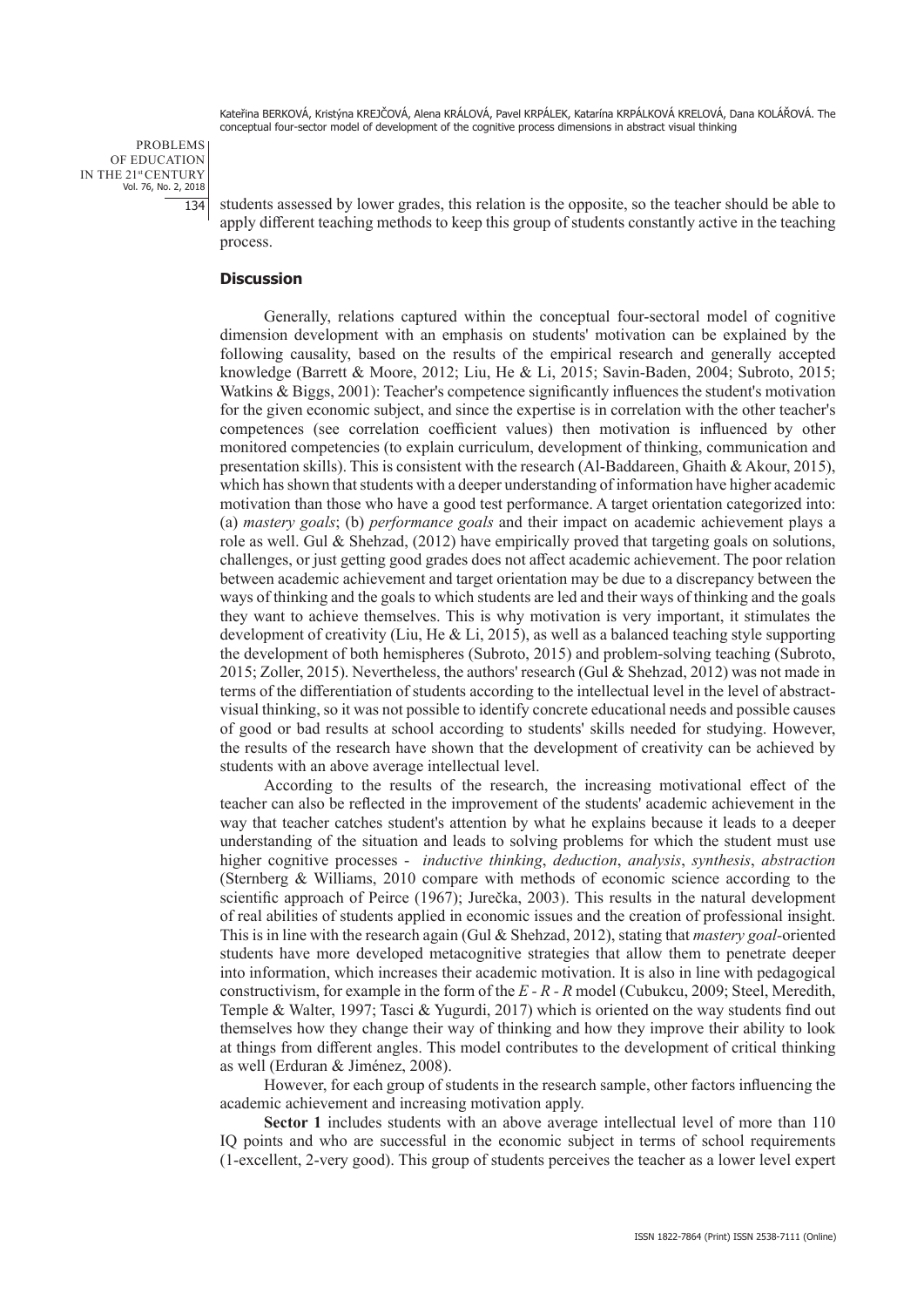> **PROBLEMS** OF EDUCATION IN THE 21st CENTURY Vol. 76, No. 2, 2018 135

and requires a deeper understanding of economic issues (focus on *mastery goals*). Therefore, it is possible to develop all dimensions of the cognitive process with these students (see Figure 3), through *inductive thinking*, *deduction*, *analysis*, *synthesis*, *abstraction* (Sternberg & Williams, 2010, see methods of economic science according to Peirce's scientific approach Peirce (1967); Jurečka (2003). Development is therefore possible with the help of problem solving and the same indicators as presented in the conceptual model HOCS (Zoller, 2015). Suggested cognitive approaches can be considered as justified thanks to the high intrinsic motivation of these students. Proof of this statement is the research (Broks, 2016), which has demonstrated the relation between intrinsic motivation and cognition: without intrinsic motivation, cognitive processes cannot be efficiently developed, but intrinsic motivation is created and increased through cognition. However, even with these students, there is a risk of deepening their lack of interest because they require deeper knowledge that they lack (due to the prevailing memorizing and encyclopaedism). It is therefore necessary to provide students with information that will raise their motivation, even though their intrinsic motivation is already high, which is proved by good academic achievement, but on the other hand desired goals of students are not being fulfilled and students are not guided to the desired way of thinking This phenomenon is proved by the results of research in Table 5 (Berková & Krpálek, 2017). The power of the causal relationship between achievement and real abilities is considered. The academic achievement and real abilities of the students were measured by gaining points. To be able to compare the abilities gained points were transformed into a relative form.

#### **Academic grading in the given subject Performance in the dimension - Remember Performance in the dimension - Understand Performance in the dimension - Apply Performance in all dimensions Academic grading reflecting the actual skill** 1 <1-0.9> .565 .692 .408 .555 4 2 < 89-.75> .522 .618 .280 .280 .473 .52  $3 < 74 - .6$  .532 .577 .242 .450 .57 4 <.59 – .5> .455 .509 .202 .389 5 5 < 49 – 0> .481 .513 .513 .378 .578 .513

### **Table 5. Academic achievement results (academic grading) versus the actual performance in the individual cognitive dimension.**

**Sector 2** includes students with an above average intellectual level of more than 110 IQ points and those who are not at the same time successful in the economic subject (their assessment is 3 - good, 4 - sufficient, 5 - insufficient). Working with this group of students, teaching management will always be more demanding compared to sector 1. This can be explained by the fact that these students perceive the teacher as a lower level professional and therefore require deeper knowledge (as in sector 1). However, their lack of interest in their studies can be considered as a major cause of their poor performance mainly caused by applied cognitive methods focused on memorizing and encyclopaedism. These students demand a different way of thinking and other goals (mastery goals) that they do not get, and these goals are not being fulfilled. This is confirmed by the authors' research (Watkins & Biggs, 2001), when students do not experience fulfilling of desired goals because they lack the right teaching style supporting the development of both hemispheres. Students are then in opposition to the teacher and studies, which demonstrates a considerable deterioration in the grades provided that the teacher as a personality has influence on them (see Table 4, Watkins & Biggs, 2001). Their intrinsic motivation is significantly weak. This also proves the causal relation between real ability and achievement of students, when students with worse school results were able to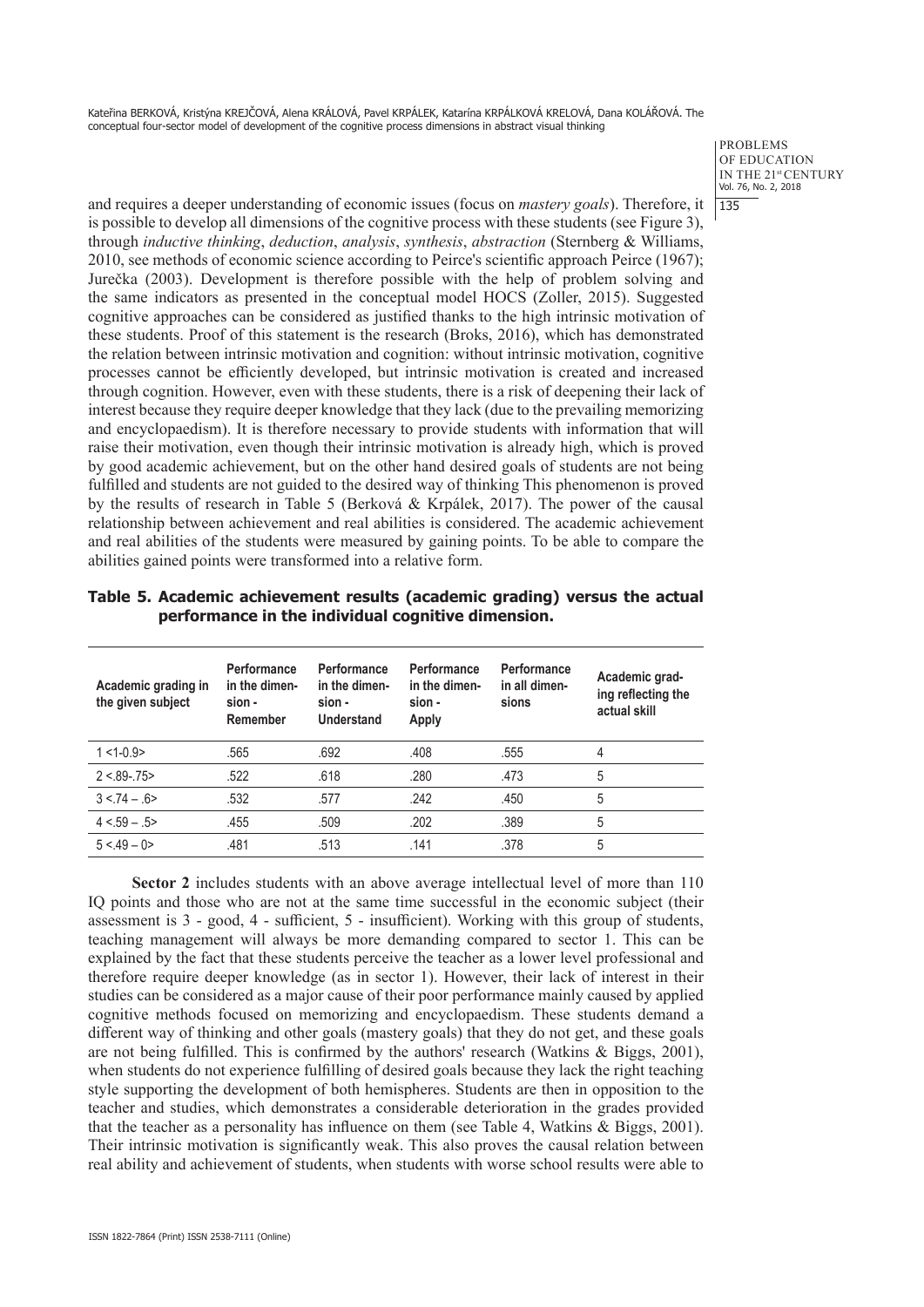PROBLEMS OF EDUCATION IN THE 21st CENTURY Vol. 76, No. 2, 2018 136

solve more challenging tasks concerning logical reasoning than students with excellent results at school (Berková & Krpálek, 2017). Although, according to the results, teachers' performance will influence academic achievement in a negative way, research suggests (Broks, 2016) that intrinsic motivation can be formed. Then, it can be stated that it is possible to develop higher cognitive levels for these students (Anderson & Kratwohl, 2001; Bissel & Lemons, 2006; Crowe, Dirks & Wenderoth, 2008) (see Figure 3) and present information in the way they require to meet their educational needs. With regard to the considerable opposition of this group of students, it can be expected that the implementation process of these methods will be difficult.

**Sector 3** represents a group of students with an average intellectual level ranging from 90 to 109 IQ points and a higher achievement rate (rated 1-excellent, 2-very good). The teacher is perceived as a higher level expert compared to above average intelligent students. This is given by the level of intellect that does not allow students, even with higher academic achievement, to gain knowledge as deeply as students in sectors 1 and 2. This proves a causal relation between real abilities and the students' academic achievement showing that students with excellent school results were unable to solve more challenging tasks concerning logical reasoning than students with worse school results (see Table 5 and also Table 4). These students are focused on good grades and performance in tests (*performance goals*) (Gul & Shehzad, 2012). Therefore, all these cognitive levels cannot be developed with these students, but it is only possible to get to the fourth level *analysis* through cognitive learning strategies (see Figure 3) with the help of *inductive thinking* or *abstraction*, which allow the object of the research to make the analysis available. From the HCOS model (Zoller, 2015), *problem-solving, transfer, problem questions*  can be used to work with this group, or the indicators that support creative or systematic thinking are not possible to be applied. The intrinsic motivation of these students does not place such high demands on teachers as for example students in sector 2. Students in sector 3 are sensitive to the communication and presentation skills of the teacher, which significantly improve academic achievement in terms of drawing and holding the teacher's attention, using variations of formulations, way of interesting presentation of curriculum with the ability to be a good actor and use of examples from real life. The researchers believe that this group of students is still interested in studying, so it is necessary to choose an active approach and strive for the development of higher cognitive levels. (Proof is the average score with the influence of the variables that makes 1.70 and without the influence of significant teacher competencies, which diametrically grows to a critical value of 4.03.)

**Sector 4** is represented by a group of students with an average intellectual level ranging from 90 to 109 IQ points, and with a lower achievement rate (3-good, 4-sufficient). As well as students in sector 3, this group perceives a higher-level of teacher's expertise. This relation is again conditioned by a lower intellectual level that does not allow students to achieve higher cognitive levels. School requirements at the lowest levels are demanding for them anyway. (Proof of the school's evaluation of this group - without the influence of variables it is 3.35 and with the influence of the variables there is a slight decrease to 3.29.) For these students it is appropriate to apply memory strategies of learning with a focus on the level of *memorization* and *understanding* of the main knowledge, i.e. it is necessary to focus on performance goals (Gul & Shehzad, 2012). To improve the achievement of these students, the teachers' competencies examined do not have a significant impact. However, due to the intellectual level of these students and their lack of interest in studies, it is not possible to increase the difficulty through higher level of thinking, but the teacher has to emphasize the importance of the curriculum for real life situations more and devote more attention to students during teaching, explain steps, analyse their mistakes and keep them active. This is also in harmony with up-to date knowledge (Banchi & Bell, 2008; Cetin-Dindar, 2012).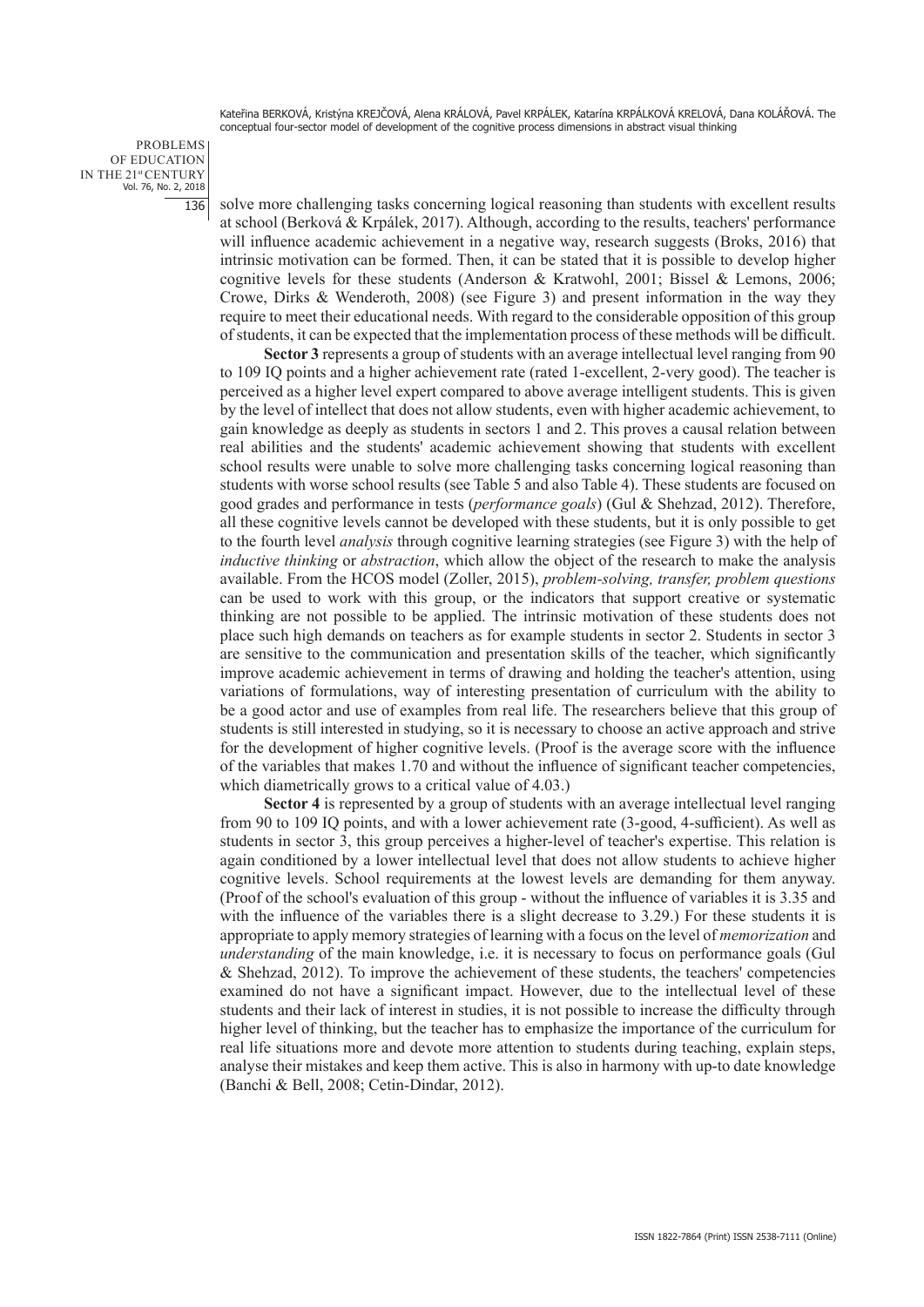> **PROBLEMS** OF EDUCATION IN THE 21st CENTURY Vol. 76, No. 2, 2018 137

### **Conclusions and Implications**

Exploring the relation between motivation, cognition and academic achievement is a desirable element for pedagogical work with the current generation of students, so-called generation Z. The links between these areas are of utmost importance for education and, above all, for developing education with students. As documented by international research, active cognitive approaches must be used in the learning process, providing information in a way that enables students to find out how they change their way of thinking, realize the usefulness of the information they receive, and build professional insight. Thus, students will be able to judge the facts critically and in a different perspective. It all makes students educated and prepared for fully-fledged not only professional life. These developmental trends have not got into the Czech economic education in the secondary stage yet, although teachers have conditions to implement popular models for the development of learning and thinking. It is not possible to present that individuals with the potential for absorption of an active learning process are not born and that there is a lack of those who could develop critical, creative thinking and be educated through the development of higher cognitive levels, as confirmed by the studies. The key to this is the awareness that all students can develop themselves and it is needed to educate them in time to form their personality and develop all of their potential abilities. Therefore, the researchers have researched which factors in the area of pedagogical competences of a teacher in secondary education affect students' school results and motivation in economic subjects, taking into account such factors leading to the active learning process and helping development of cognitive dimensions. The intellectual level and students' academic achievement were the chosen indicators to differentiate students.

Research has revealed a number of weak or critical places in pedagogical work with the average and above average intellectual level of Czech students of economic branches in secondary education. It will now be desirable to provide teachers with an insight into this knowledge through methodologies for pedagogical work with different student groups and above all for classifying students' abilities at the required cognitive levels. Because Bloom's taxonomy is still a recognized framework for assessing students' achievement, for teaching strategies, or supporting cognitive performance, the researchers also recommend that it can be used for classifying students and it will be incorporated into prepared methodologies.

### **Acknowledgements**

This research was supported by the Project No. IGS VŠE F1/31/2015 and the Project VŠE No. IP 100040.

### **References**

- Al-Baddareen, Ghaith, S., & Akour, M. (2015). Self-Efficacy, achievement goals and metacognition as predicators of academic motivation. *Procedia Social and Behavioural Sciences, 19*, 2068-2073.
- Anderson, L. W., & Kratwohl, P. (2001). *A taxonomy for learning, teaching a assessing of educational objectives.* New York: Longman.
- Banchi, H., & Bell, R. (2008). The many levels of inquiry. *Science and Children, 46* (2), 26-29.
- Barak, M., Ben-Chaim, D., & Zoller, U. (2007). Purposely teaching for the promotion of higher-order thinking skills: A case of critical thinking. *Research in Science Education, 37*, 353–369.
- Barrett, E., & Moore, S. (2012). An introduction to problem-based learning. In Barret, E., & Moore, S. (Eds.), *New approaches to problem-based learning: Revitalizing your practice in higher education* (pp. 3-17). New York: Routledge.
- Berková, K., & Krejčová, K. (2016). Effect of teachers' abilities on students' motivation with varying levels of intellectual abilities in economics. *Journal on Efficiency and Responsibility in Education and Science, 9* (3), 81–87.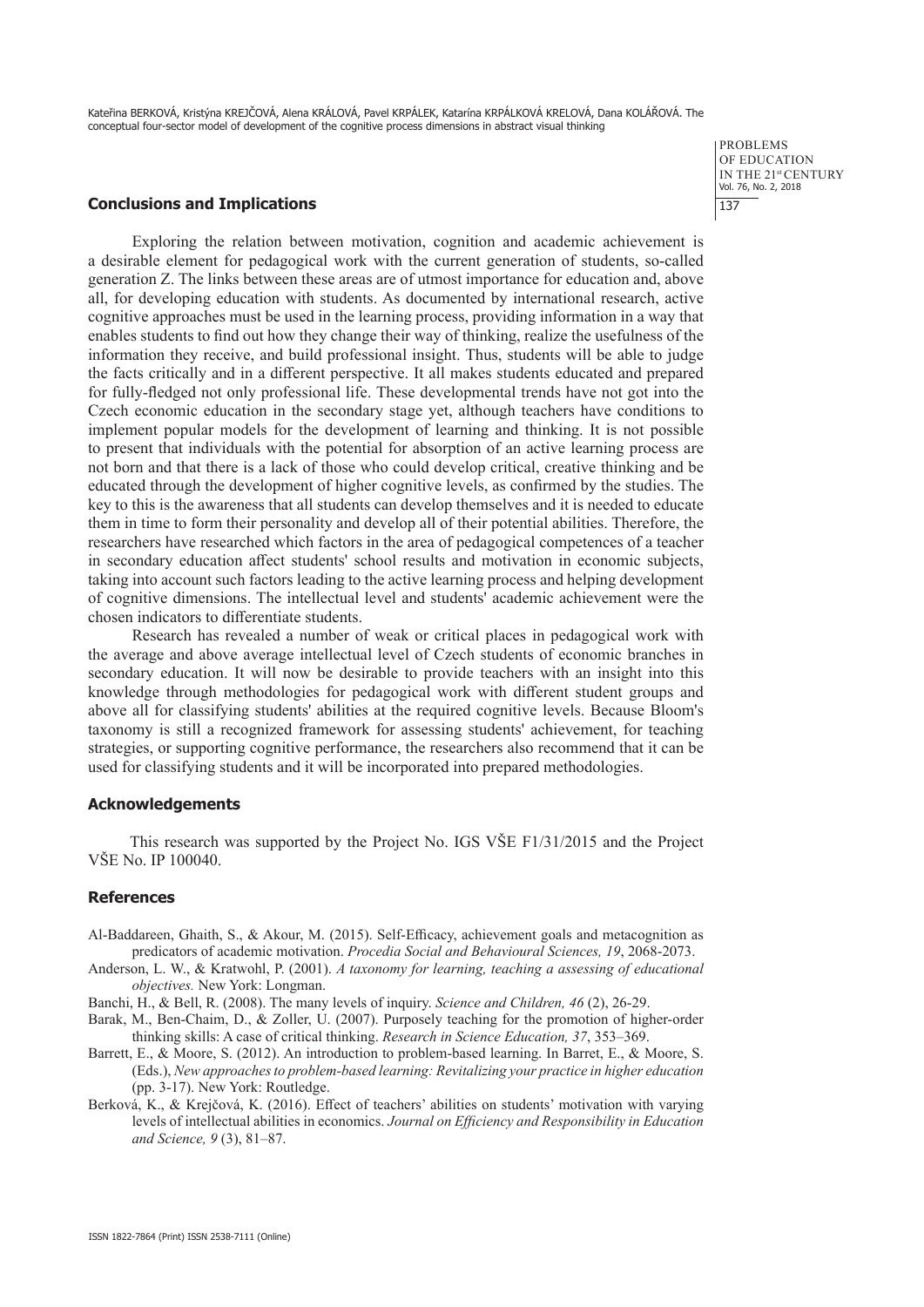PROBLEMS OF EDUCATION IN THE 21st CENTURY Vol. 76, No. 2, 2018 138

- Berková, K., & Krpálek, P. (2017). Approaches to the development of cognitive process dimensions in financial literacy: An empirical study. *Journal of International Studies, 10* (3), 173–188.
- Berková, K., Králová, A., & Krejčová, K. (2017). Application of the metacognitive strategy in economic education in the Czech Republic. *Turkish Online Journal of Educational Technology,* Special Issue for INTE 2017, 373–380.
- Bissell, A. N., & Lemons, P. P. (2006). A new method for assessing critical thinking in the classroom. *BioScience, 56*, 66–72.
- Boekaerts, M. (2004). Motivation to learn. *International bureau of education, General Conference of UNESCO*. Geneva.
- Broks, A. (2016) Systems theory of systems thinking: General and particular within modern science and technology education. *Journal of Baltic Science Education, 15* (4), 408-410.
- Cetin-Dindar, A. (2012). *The effect of 5E learning cycle model on eleventh grade students' conceptual understanding of acids and bases concepts and motivation to learn chemistry* (Unpublished dissertation). Ankara: Middle East Technical University.
- Crowe, A., Dirks, C., & Wenderoth, M. P. (2008). Biology in Bloom: Implementing Bloom's taxonomy to enhance student learning in biology. *CBE – Life Sciences Education, 7*, 368-381.
- Cubukcu, F. (2009). Metacognition in the classroom. *Procedia Social and Behavioural Sciences, 1*, 559- 563.
- Dasgupta, P., & David, P. (1994). Toward a new economics of science. *Research Policy, 23* (5), 487–521.
- Draper, N. R., & Smith, H. (1998). *Applied regression analysis.* New York: Wiley.
- Erduran, S., & Jiménez, M. P. A. (2008). *Argumentation in science education: Perspectives from classroom- based research.* Dordrecht, Netherlands: Springer.
- Forman, A.K. (2002). *Vídeňský maticový test* [Viennese matrices test] Prague: Testcentrum.
- Duch, B. J., Groh, S. E., & Allen, D. E. (2001). *The power of problem-based learning.* Sterling, VA: Stylus Publishers.
- Granello, D. (2001). Promoting cognitive complexity in graduate written work: Using Bloom's taxonomy as a pedagogical tool to improve literature reviews. *Counsellor Education & Supervision, 40* (4), 292-308.
- Gul, F., & Shehzad, S. (2012). Relationship between metacognition, goal orientation and academic achievement. *Procedia Social and Behavioural Sciences, 47*, 1864-1868.
- Cheng, M. F., Lin, J. L., Lin, S. Y., & Cheng, Ch. H. (2017) Scaffolding middle school and high school students' modelling processes. *Journal of Baltic Science Education, 16* (2), 207-217.
- Jurečka, V., Hon, M., Jánošíková, I., Kolcunová, E., & Spáčilová, L. (2013). *Mikroekonomie*  [Microeconomics]*.* Prague: Grada Publishing.
- Kirschner, P. J., Buckingham Shum, S. J., & Carr, C. S. (2002). *Visualising argumentation: Software tools for collaborative and educational sense-making.* London: Springer-Verlag.
- Liu, Z. K., He, J., & Li, B. (2015) Critical and creative thinking as learning processes at top-ranking Chinese middle schools: Possibilities and required improvements. *High Ability Studies, 26* (1), 139–152.
- Loužek, M. (2016). The economic approach to science. *Prague Economic Paper, 25* (4), 494-506.
- Mäki, U. (1992). Social conditioning in economics. In N. Marchi (Ed.), *Post-Popperian Methodology of Economics. Recovering Practice* (pp. 65 -104). Boston: Kluwer.
- Nelson, C. E. (2008). Teaching evolution (and all of biology) more effectively: Strategies for engagement, critical reasoning, and confronting misconceptions. *Integrative and Comparative Biology, 48*, 213-225.
- Newell, A., & Simon, H. A. (1972). *Human problem solving.* Englewood Cliffs: Prentice Hall.
- OECD. (2014). PISA 2012 Results: Students and money. Financial Literacy Skills for the 21st Century (Volume VI), PISA: OECD Publishing, 204p. Retrieved 20/08/2017. from: http://www.oecd.org/ pisa/keyfindings/PISA-2012-results-volume-vi.pdf/, referred on 2017-01-20.
- Pascarella, E. T., & Terenzini, P. T. (2005). *How college affects students. A third decade of research*. San Francisco, CA: Jossey-Bass.
- Pasiar, L., Berková, K., Krejčová, K., Pavera, L., Čonková, A., & Chmelárová, Z. (2015). *Osobnosť učiteľa v ekonomickom vzdelávaní.* [The personality of a teacher in economic education]*.* Bratislava: Ekonóm.